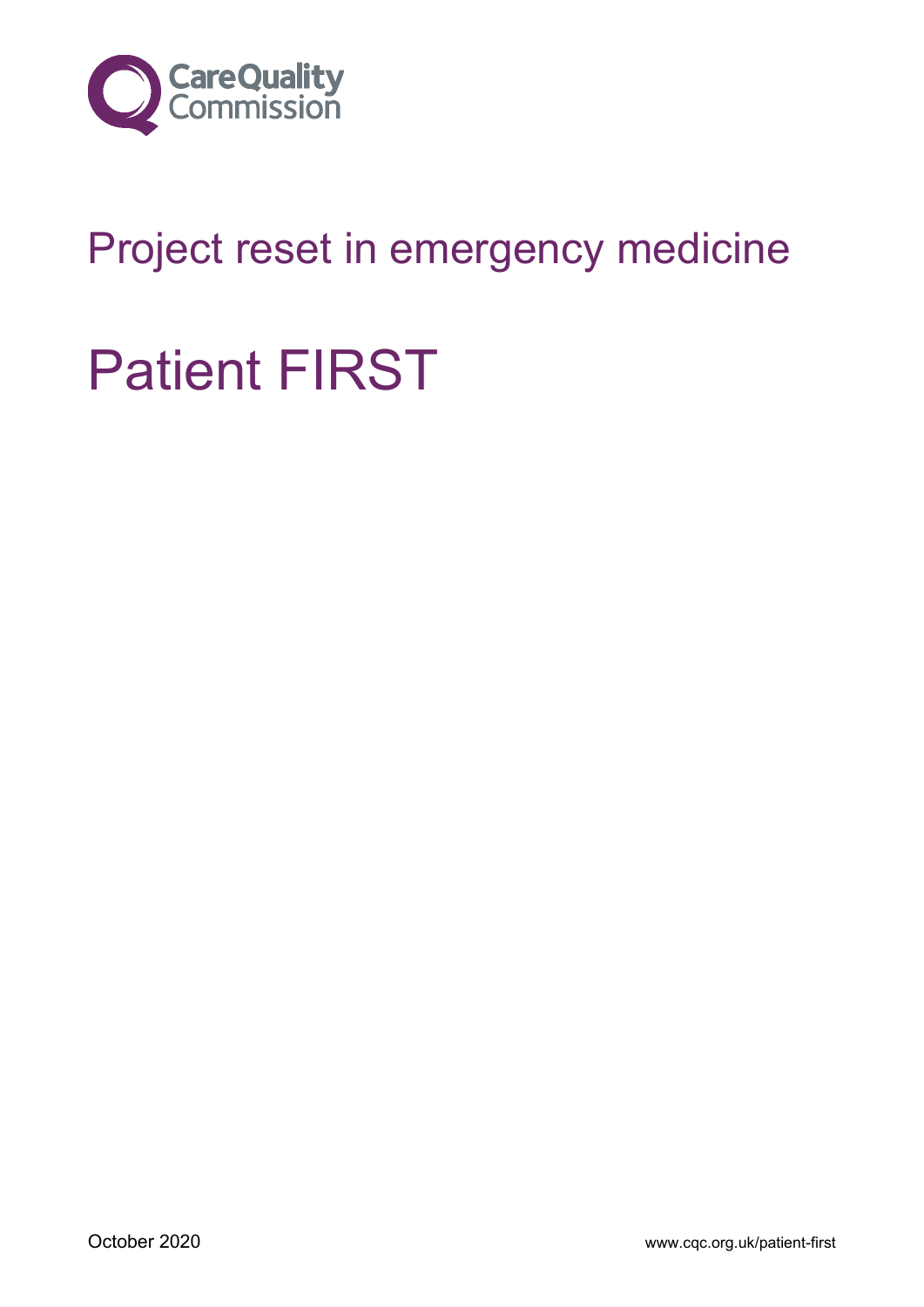## Introduction

The coronavirus (COVID-19) pandemic has changed many ways of working within urgent care settings.

These settings include emergency departments. The changes have affected all patient groups.

It's important that we understand and harness the learning from this for emergency care at local, regional and national level. We need to appreciate and support the elements that have improved patient care and safety. We also need to adjust and realign some of the processes that may not have improved patient care or safety.

CQC brought together a team of senior emergency department clinicians to develop 'Patient FIRST'. The team included expertise from paediatrics. All the clinicians work in emergency departments rated as good or outstanding. And they are CQC specialist professional advisors.

Patient FIRST is a support tool designed by clinicians, for clinicians. It includes practical solutions that all emergency departments could consider. Implementing these solutions supports good, efficient and safe patient care - for both adult and paediatric care. It also includes guidance for senior leaders at trust and system level.

FIRST stands for:

- ✓ [Flow](#page-3-0)
- $\checkmark$  [Infection control, including social distancing](#page-8-0)
- $\checkmark$  [Reduced patients in emergency departments](#page-14-0)
- ✓ [Staffing](#page-18-0)
- ✓ [Treatment](#page-20-0)

Patient FIRST is for people directly or indirectly involved in delivering urgent and emergency care:

- trusts to reflect and support that good urgent and emergency care is achieved through:
	- o cultural shifts
	- $\circ$  complete buy-in within a hospital and across trust systems

It's not simply departments working in silos

- leaders and managers for how to improve the service and support the clinical staff - enabling delivery of good urgent care models
- clinical staff for what they should be aiming to achieve and ideas on how to do this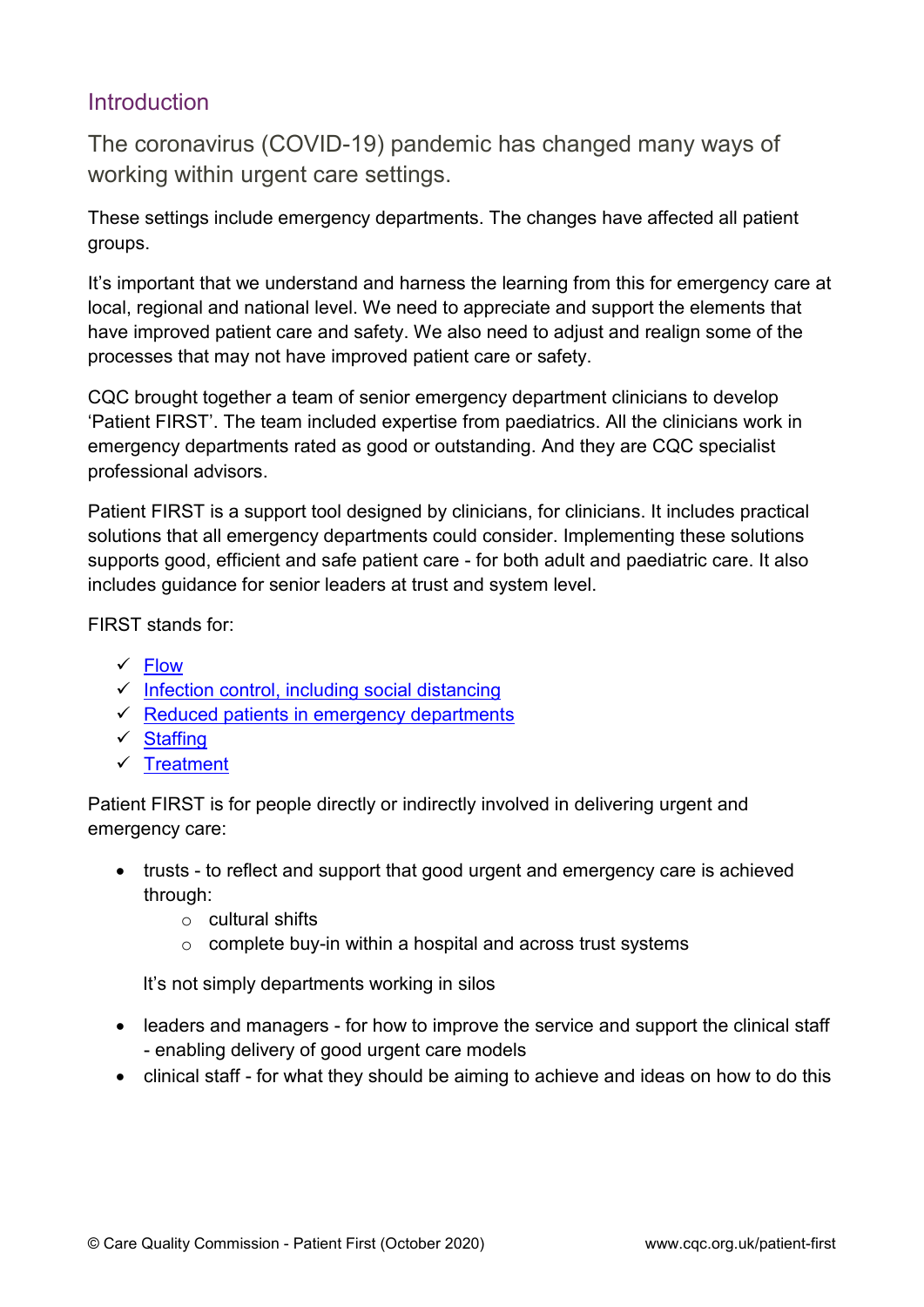CQC makes sure health and social care services provide people with safe, effective, compassionate and high-quality care. Providers must make sure their services are safe, effective, caring, responsive and well-led. CQC supports the aims of the [Royal College of](https://www.rcem.ac.uk/RCEM/News/News_2020/Patients_will_die_unless_care_in_Emergency_Departments_is_reset.aspx)  [Emergency Medicine \(RCEM\) position statement](https://www.rcem.ac.uk/RCEM/News/News_2020/Patients_will_die_unless_care_in_Emergency_Departments_is_reset.aspx) for emergency care.

## Principles of Patient FIRST

Patient FIRST is based on five principles to support emergency care:

- 1. Patients must come first and safety cannot be compromised.
- 2. Emergency departments must focus on their core function of rapid assessment and emergency stabilisation of critically ill and injured patients.
- 3. Staff in emergency departments must have the authority to move people from the department after their initial assessment to a more appropriate pathway of care outside the emergency department.
- 4. Patients must have access to other services outside hospital to help ensure emergency departments are not the default pathway.
- 5. Delivering good quality urgent and emergency care must have the support of all services inside and outside hospital.

When meeting these principles, local system working provides better care for patients. CQC found this through its assessment of services.

Our focused inspections during winter have been based on a structured framework. Trusts can use this to assess their own emergency department. [Read the framework.](https://www.cqc.org.uk/publications/themes-care/patient-first-appendices)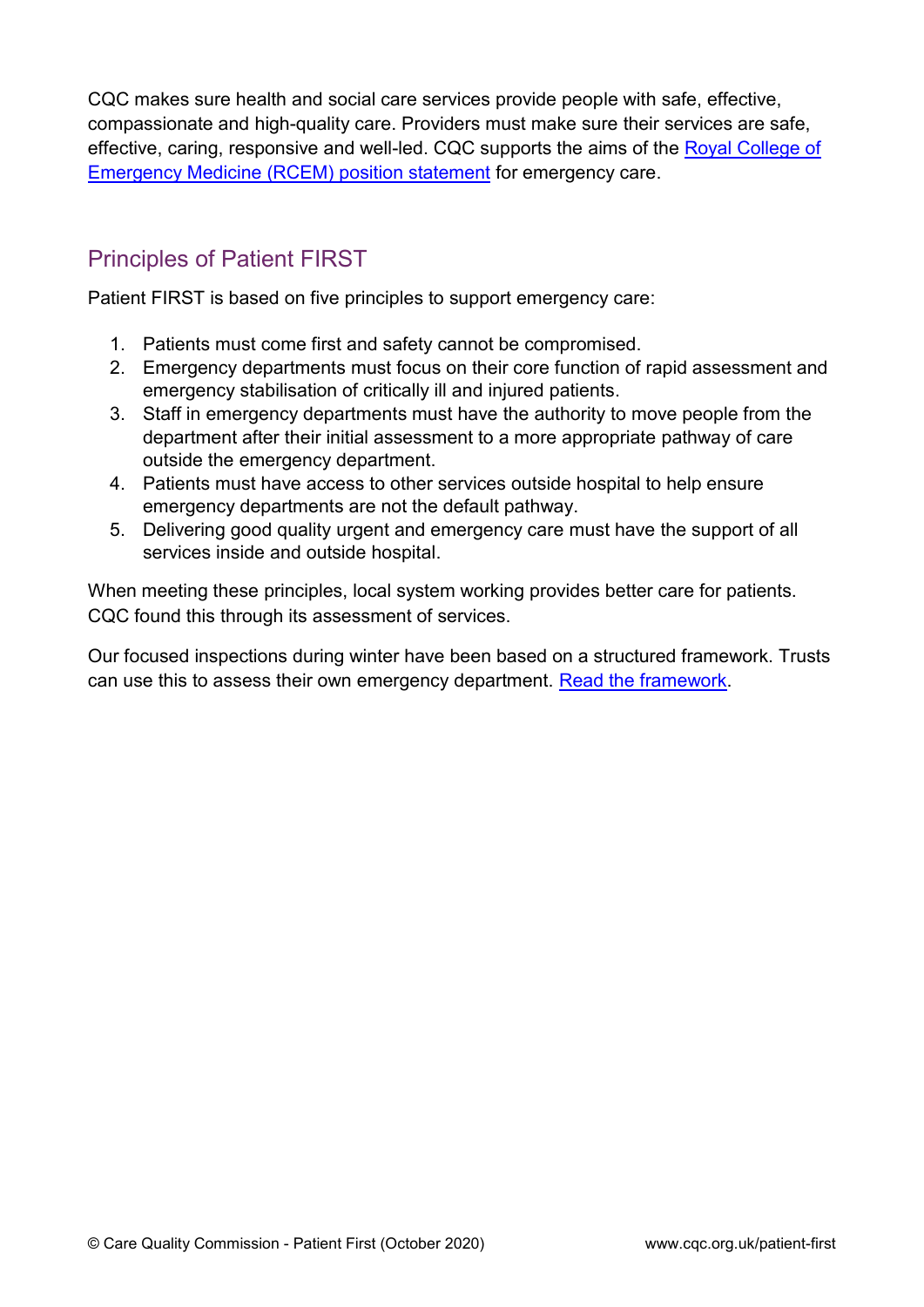## <span id="page-3-0"></span>Flow

#### Aim

Flow within and out of the emergency department is vital for effective care of all patients. Good flow prevents crowding within the department. It reduces the risk of nosocomial infection (infection contracted within a hospital).

## **Background**

In trusts that experience difficulties, flow problems are often seen as inevitable. In trusts that have successfully improved services there has been a cultural shift. Flow issues are not seen as acceptable at any level. They are owned by the hospital and not by individual departments. Issues relating to flow are consistently and rapidly escalated. This requires senior (executive) early involvement. Taking this approach at a system-wide level has a much greater and sustainable impact on all trusts within the region.

Maintaining good and efficient flow requires a trust-wide culture of safe and efficient patient care. It needs engagement from the trust board and all teams throughout the hospital. From our inspection activity, we know that delivering high quality care needs enough capacity to enable safe and timely movement of patients.

During the pandemic, many paediatric emergency departments have relocated from their usual settings. The Facing the Future standards of the Royal College of Paediatrics and Child Health must be maintained or enhanced wherever this happens.

#### In good trusts we have seen

#### Managing flow into the emergency department

There are times when patients with non-time critical presentations attend the emergency department. But the emergency department cannot add value to their care. Developing urgent and emergency care pathways avoids this. These pathways include:

- direct access to community services for example district nurses or COPD services
- direct access to primary care including GPs
- direct specialty access for GPs through telephone, email or 'hot' clinic appointments
- pathways for multi-specialty same day emergency care
- acute hospital outreach to care homes avoids unnecessary transfer of elderly and vulnerable patients. See "[Reduced number of patients to the emergency](#page-14-0)  [department](#page-14-0)" section for more detail.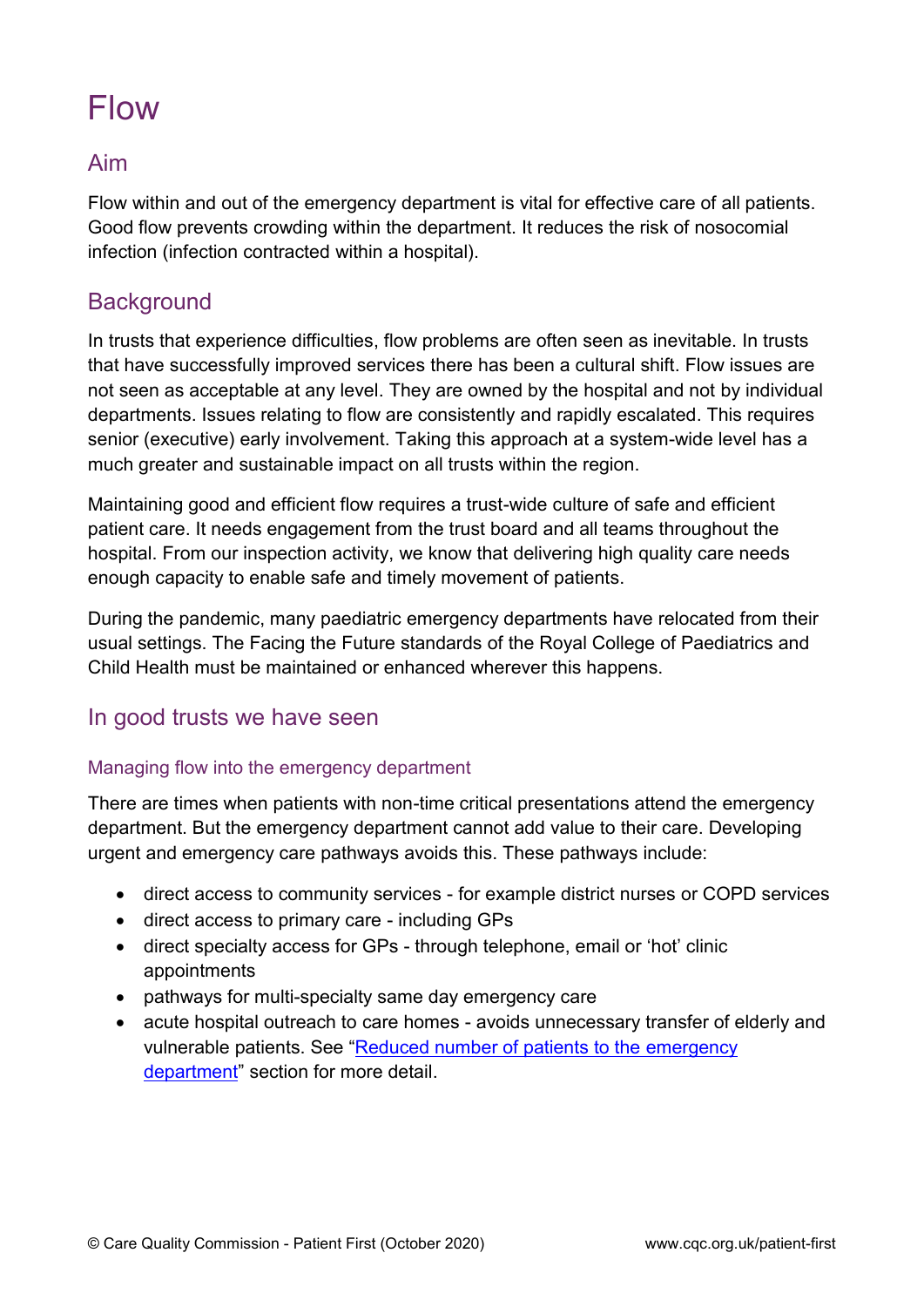#### Specific examples of good practice

- 1. Same day appointments are available in primary care. Patients can use these or clinical staff can redirect patients into primary care.
- 2. Falls and re-enablement teams work across acute trust and community services. Teams manage patients at home and avoid hospital attendance where possible.

#### Managing flow within the emergency department

Patients could self-present to the emergency department or be referred. They need to see the right person at the right time. Robust clinical assessment and redirection pathways make sure this happens. Trained emergency department front door staff use agreed local protocols to access alternative care pathways. These alternatives could be within the hospital, trust or external services:

- external to the trust:
	- $\circ$  timely primary care appointments
	- o community services
	- o dentistry
	- o pharmacy
	- o other supporting services such eye services.
- within the trust:
	- o same day emergency care services
	- o specialty assessment units, for example medical and surgical assessment unit, paediatric assessment unit, early pregnancy unit, obstetric service, labour ward and delivery suites, ophthalmology assessment service, sexual health services.
- within the department:
	- o co-location and good flow between the emergency department and urgent care centre
	- $\circ$  patients see their existing specialist teams if they are under active specialty care and have a problem relating to that specialty. This might be a post-operative problem, or complications of their chronic disease or its treatment
	- $\circ$  assess patients with no immediate need for intervention and stream them to the appropriate specialty
	- $\circ$  patients presenting with mental health problems, but no acute medical needs - see them in a suitable assessment area staffed by mental health professionals
	- o patients presenting with non-critical musculoskeletal problems see them in a designated area staffed by advanced physiotherapist or nurse practitioners.

Early clinical assessment of a patient by a senior clinician ensured rapid senior decision making to facilitate appropriate investigation, referral or discharge and reduced the risk of nosocomial infection.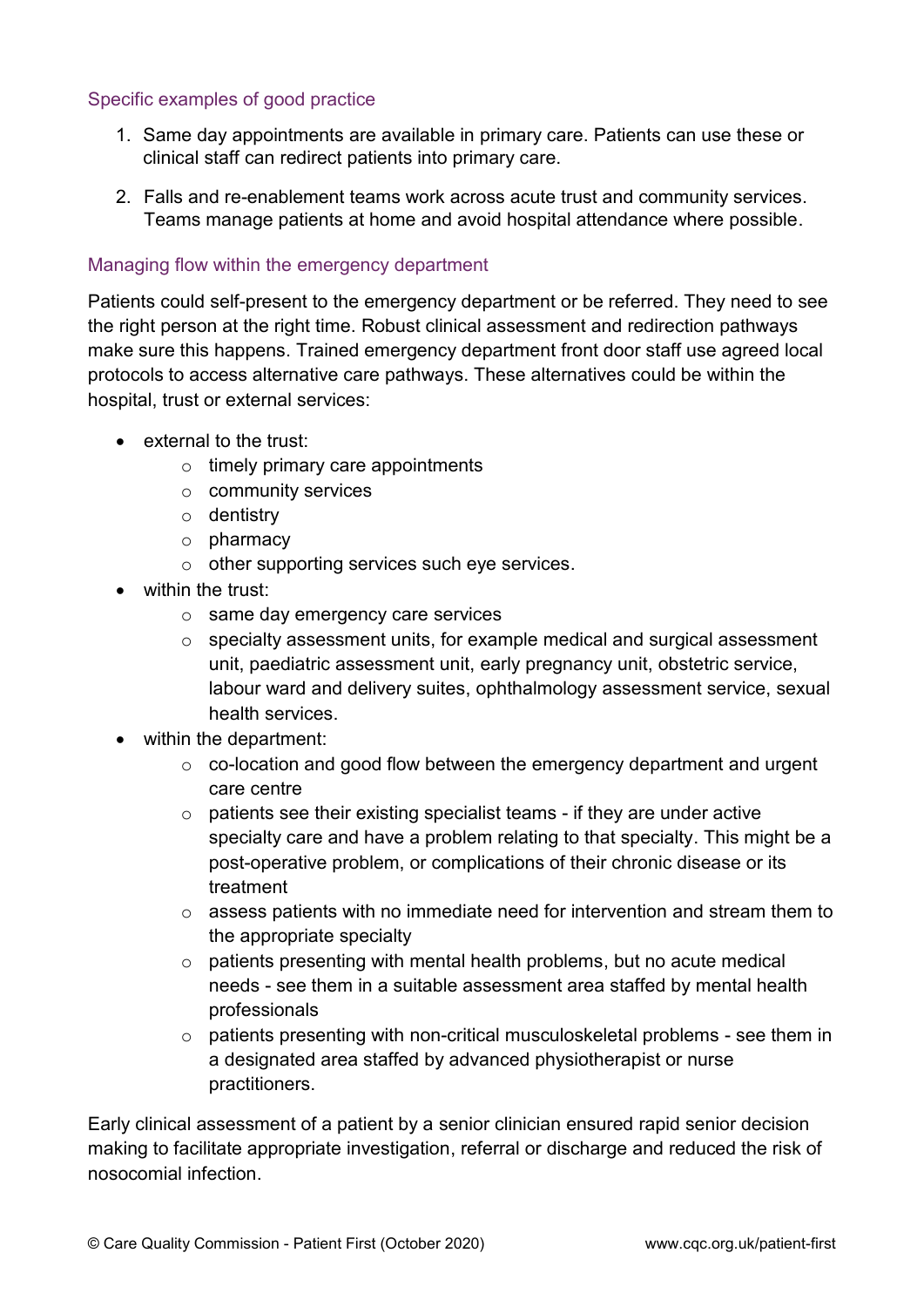#### Specific examples of good practice

- 1. Co-located access to a GP or urgent treatment centre stream. The model and flow between the two services was paramount. Joint governance permitted a better buyin for delivering the same aims.
- 2. Establishing a separate mental health ambulatory unit. Patients presenting to the emergency department, and then referred to the mental health liaison team, all received a rapid initial contact. If the patient was medically suitable, they transferred to a separate area within the psychiatric unit. This was on the same site but in a different building. The mental health liaison team approved the transfer. Thus they avoided very disruptive or acutely unwell patients being transferred there. This provided an area where the lower risk mental health patients were able to wait. The area was a less crowded and calmer environment. It was staffed by mental health support workers. Patients who needed psychiatric admission did not wait long within the emergency department. The teams involved felt this improving flow, patient experience and patient safety. Patients were more closely observed. And they were less likely to abscond before their full assessment.
- 3. Consultant care of the elderly in-reach to the emergency department. Early care of the elderly has been trialled in many hospitals. As has multidisciplinary team input to urgent care services for people who are frail. These services provide support for both early discharge and admission avoidance. They aim to keep frail patients out of hospital. And they can link into ongoing care and social needs such as homecare visits. For example, if a patient can go home but needs some further follow up or monitoring, they can visit them at home in the next few days.

#### Managing flow within and out of the hospital

Trusts with clear policies and strategies within the hospital(s) maintain flow. Those with early and dynamic discharge planning were more successful in preventing crowding. As were those that developed specialty ambulatory pathways. They audit and analyse delays in moving patients through pathways of care. This helps them to identify and deliver improvements.

Actions that some trusts have taken to improve flow include:

- patients are moved from the emergency department as soon as they were ready to go - 'Ready to Admit' or 'Ready to Progress' concept
- support from senior teams including medical director and chief operating officer is paramount
- patients do not wait in the emergency department for test results, including COVID-19 results that were not critical to their emergency care
- specialty medical and nursing services do not physically review patients in the emergency department - helping to improve flow, social distancing and infection control
- services that support the emergency department such as same day emergency care are consistently available - as required by the emergency department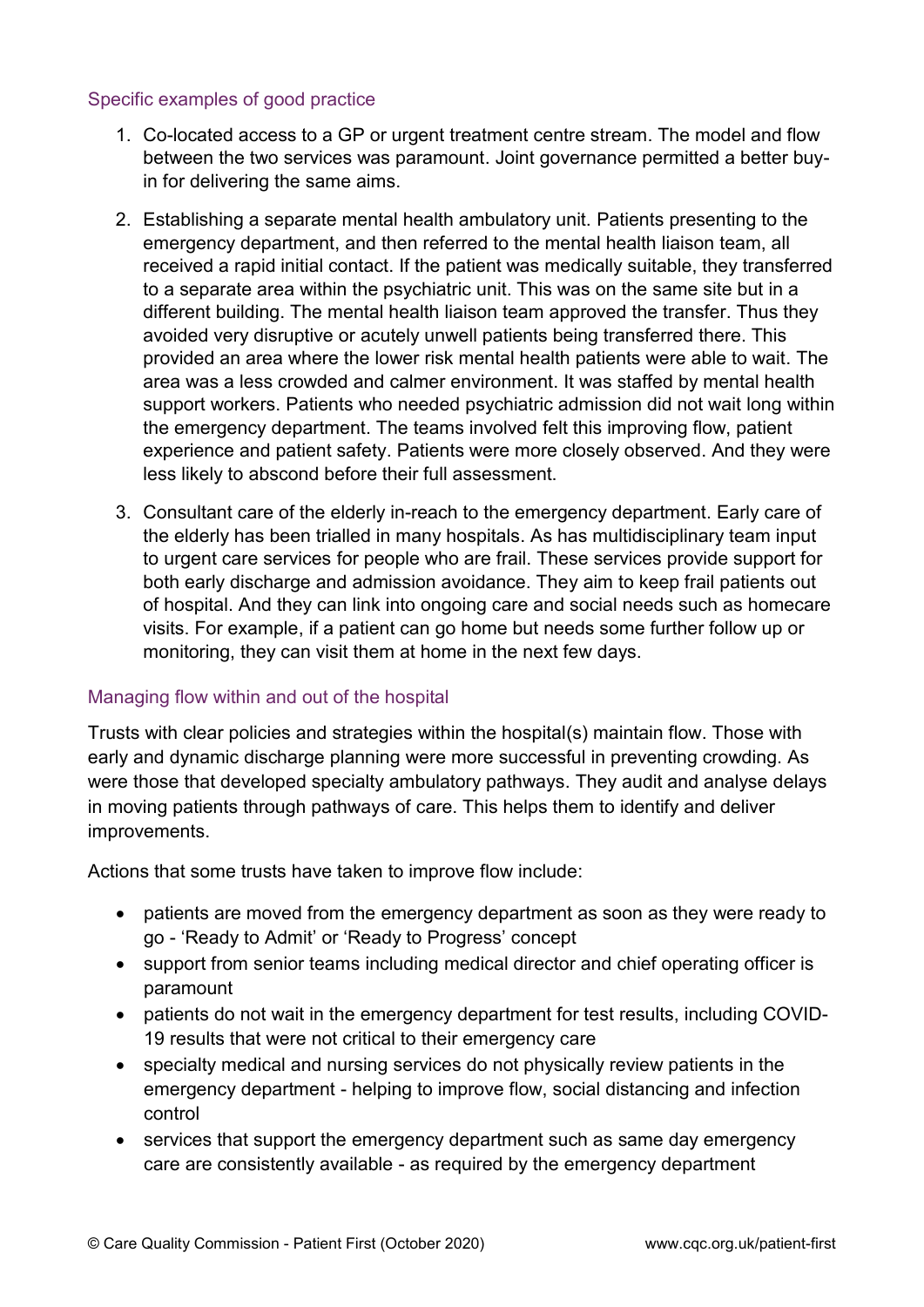- different clinical specialities came together to make sure that:
	- o ward flow is optimal
	- o patients' length of stay within hospital are as short, of good quality, and as effective as possible
	- $\circ$  issues for the inpatient teams are resolved in a timely fashion.

For example early consultant involvement and board rounds, regular review of length of stay, and review of patients in hospital more than seven days

- admission avoidance schemes such as early consultant care of the elderly input, frailty service, falls services, specialty 'virtual wards'
- ward discharge teams (early and weekend discharges)
- emergency department observational unit beds are not included within the bed management pool. They are under the control of the emergency department team. Specialty patients are never admitted to these beds under any circumstances. This would reduce internal flow
- good support services are imperative including:
	- o pharmacy
	- o portering
	- o rapid turnaround times of laboratory tests including COVID-19 screening tests
	- o immediate access to the full range of radiological investigations required, for example CT, MRI with a report available within one hour
	- o social services
	- o psychiatric services
	- o community and other support services, for example district nursing.

Actions to maintain flow for non-admitted patients include:

- availability of transport home
- 'take home, tuck up' service for elderly or vulnerable patients to prevent unnecessary admission
- rapid COVID-19 tests for patients discharged back to care homes where required.

#### Specific examples of good practice

- 1. Flow escalation. The entire trust needs to be aware of the flow issues in a timely manner to resolve them. Many small 'things' might be needed to avoid more significant impacts in flow. A flow escalation manager can be an individual based in the emergency department. They tackle any issues relating to delays by other specialties or patient transport, chasing beds and making various phone calls. This person needs to be empowered to escalate delays to specialty consultants and senior executives. So issues are highlighted and resolved early. This allows medical and nursing staff to use their clinical time more efficiently to focus on patient care and reduce decision fatigue.
- 2. Bed management meetings. If held at least twice a day, any potential issues with flow become apparent early. And several members of the team are present to support and resolve them. This needs to have director level impact for most benefit.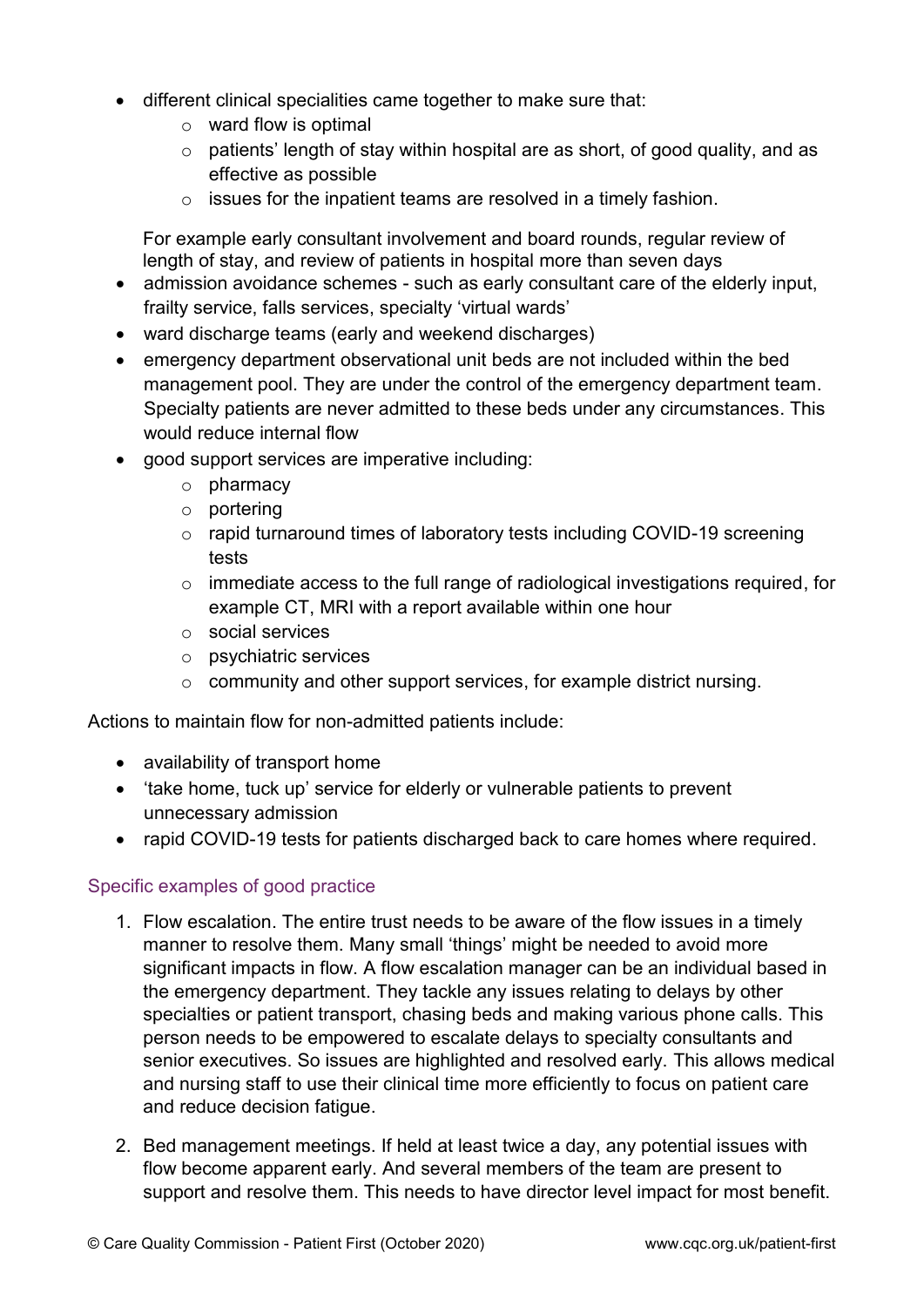The issues need to be resolved before the evening surge of patients attending the emergency department.

- 3. Clear escalation procedures for supporting initial assessment of infants, children and young people. These patients are assessed within 15 minutes of arrival when wait times increase. Rapid assessment is initiated and physiological observations maintain safety at such times.
- 4. Adopting standard operating procedures that allow for nurse-led discharge for children and young people in defined circumstances. [See examples of supporting documents for nurse-led discharge, such as for minor](http://bit.ly/proformashare)  [head injuries](http://bit.ly/proformashare)

Good trusts review the following data, taking action to make improvement where required:

- time to ambulance handover of the patient to the department/time the ambulance crews leave
- time to initial clinical assessment
- time to definitive treatment
- total time in the emergency department
- use of same day emergency care
- number of patients who are in the emergency department more than 12 hours after arrival
- number of patients cared for in a corridor and the number of hours spent there
- review any delays for patient being ready to move and actually moving from the department
- hospital bed capacity.

### References

- [https://www.rcem.ac.uk//docs/RCEM%20Guidance/Postion\\_Statement\\_Winter\\_Pressur](https://www.rcem.ac.uk/docs/RCEM%20Guidance/Postion_Statement_Winter_Pressures_Children_Emergency_Care.pdf) [es\\_Children\\_Emergency\\_Care.pdf](https://www.rcem.ac.uk/docs/RCEM%20Guidance/Postion_Statement_Winter_Pressures_Children_Emergency_Care.pdf)
- [https://www.rcem.ac.uk/docs/College%20Guidelines/5z23.%20ED%20crowding%20ove](https://www.rcem.ac.uk/docs/College%20Guidelines/5z23.%20ED%20crowding%20overview%20and%20toolkit%20(Dec%202015).pdf) [rview%20and%20toolkit%20\(Dec%202015\).pdf](https://www.rcem.ac.uk/docs/College%20Guidelines/5z23.%20ED%20crowding%20overview%20and%20toolkit%20(Dec%202015).pdf)
- <http://www.aomrc.org.uk/reports-guidance/clinical-guidance-onward-referral/>
- [RCPCH Facing the Future: Standards for children in emergency care settings June](https://www.rcpch.ac.uk/resources/facing-future-standards-paediatric-care)  [2018](https://www.rcpch.ac.uk/resources/facing-future-standards-paediatric-care)
- [https://www.cqc.org.uk/publications/themed-work/under-pressure-safely-managing](https://www.cqc.org.uk/publications/themed-work/under-pressure-safely-managing-increased-demand-emergency-departments)[increased-demand-emergency-departments](https://www.cqc.org.uk/publications/themed-work/under-pressure-safely-managing-increased-demand-emergency-departments)

## Safety alerts

- https://www.rcem.ac.uk/docs/Safety/RCEM%20Safety%20Alert%20- %20Pressure%20Ulcers%20FINAL.pdf
- https://www.rcem.ac.uk/docs/Safety%20Resources%20+%20Guidance/Time%20critical %20meds%20-%20Nov%202017%20.pdf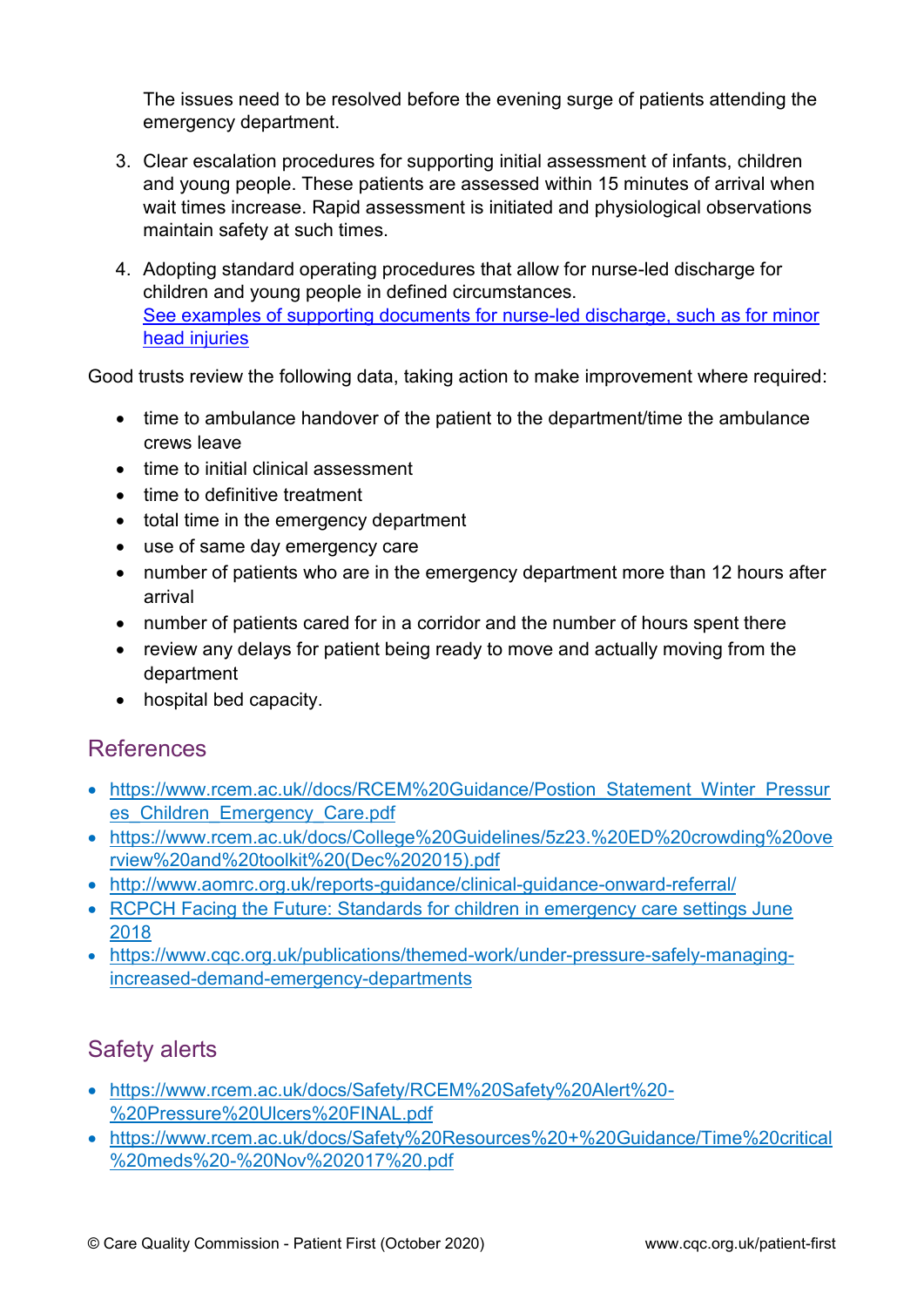## <span id="page-8-0"></span>Infection control, including social distancing

### Aim

No patient or staff member will acquire a nosocomial infection as a result of their time in the emergency department.

## **Background**

From our inspection activity we know that good infection control improves the quality of care and outcomes for people. We know that COVID-19 has changed the way emergency departments need to operate in the following ways:

- arrival screening
- personal protective equipment (PPE) use by staff and patients
- flow through assessment or triage
- waiting areas
- all streams need COVID and non-COVID patient processes and for all staff to be aware of current national guidance.

There is likely to be a need for structural reviews of departments to include:

- isolation areas
	- o resuscitation room
	- o other clinical areas, for example majors, minors, urgent treatment centre, paediatrics
- dedicated areas where aerosol generating procedures (AGPs) can be delivered safely
- areas for donning and doffing safely
- negative pressure rooms these do not have to be in the emergency department. The trust may wish to consider where is best for such rooms to be available. But sufficient numbers and access are needed.

#### In good emergency departments we have seen

- links with the infection control lead for the trust into the urgent care pathway
- adherence to RCEM infection prevention and control best practice guidance
- regular teaching on PPE and practice of donning and doffing for:
	- o emergency department
	- o ITU
	- o medicine
	- $\circ$  other specialty staff
- the RCEM buddy alert has been distributed and discussed among staff
- a clear understanding by staff within and external to the emergency department around the process for AGPs
- clear PPE donning and doffing areas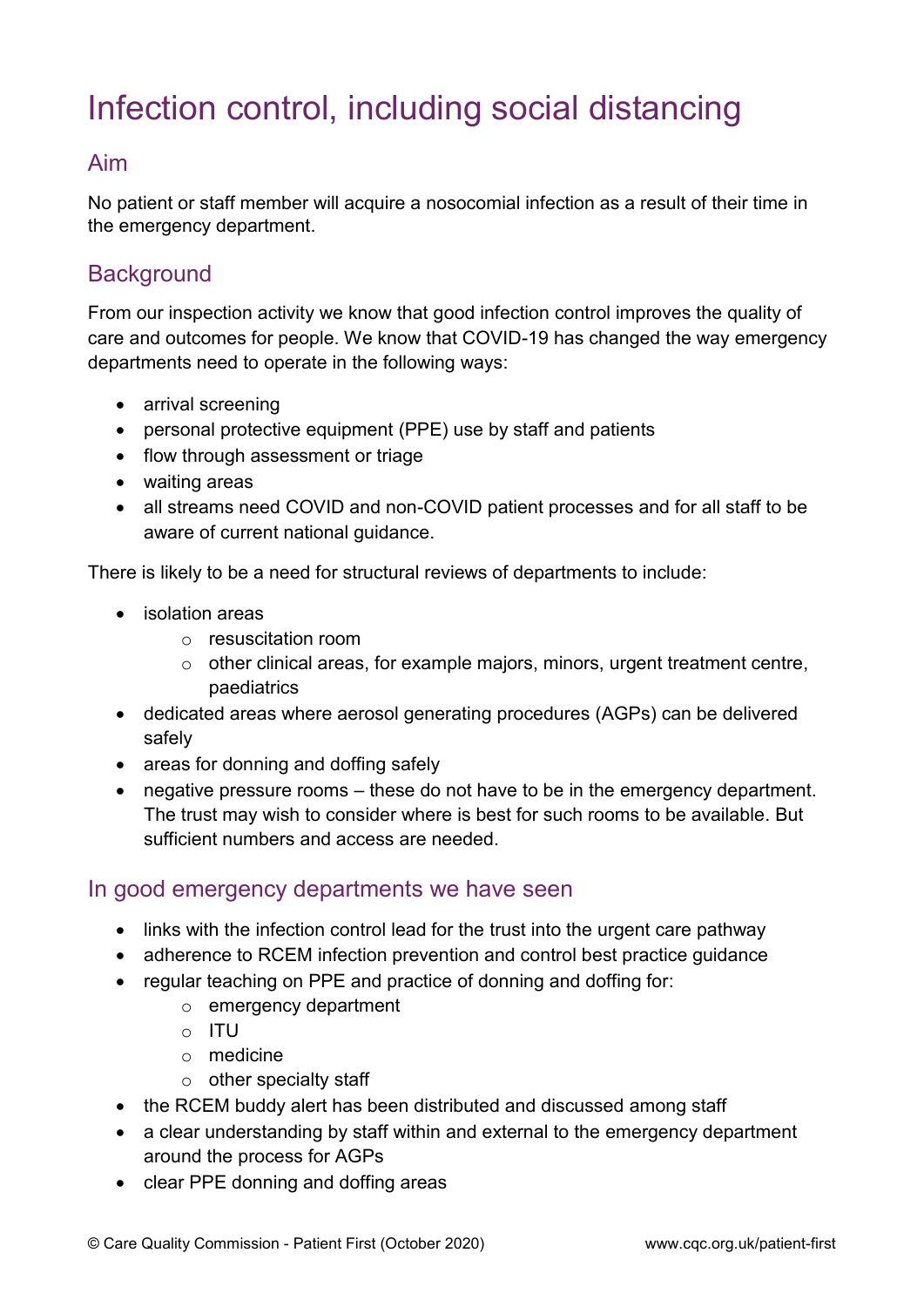- clear pictorial guidelines within the donning and doffing areas relating how to don and doff
- cleaning schedule that all staff adhere to
- access to prompt processes for screening and timely flow out of the urgent care system not being reliant on COVID-19 results
- trusts have made changes to PPE policies to mitigate challenges faced with communication. They're particularly aware of issues this might cause to vulnerable groups of patients. These include paediatrics, mental health, delirius and those patients who are critically ill or receiving end of life care.

#### Specific examples of good practice

- 1. Don and doffing. Make sure the department has a clear 'how to' don and doff procedure in a numbered step approach. It needs to be visible in the areas where staff need to do this. Staff need to be 'clear' of other duties to concentrate on this procedure. Checklists can be used as well as the recommended buddy system. Use of videos made by the department for teaching, training and regular refreshers. Have the video easily accessible to all staff for whenever needed. For example it could be sent out via a messaging service.
- 2. Signage within the emergency department. Signs identify what specific areas or rooms are used for. For example, COVID assessment rooms, non-COVID assessment rooms, AGP area, shielding area.

## Social distancing

#### **Background**

Emergency departments frequently:

- face surges of attendances these may significantly increase the number of people within the footprint of the emergency department
- face exit block patients who need to be admitted remain for extended periods of time within the department
- are used by other healthcare professionals as a place where patients (and staff) can attend easily
- run more than one stream of patients at the same time
- can be a cut through or entry point to the main hospital or other facilities
- offer facilities such as toilets and drinks machines
- have staff within them that come from other departments to review patients often as a team
- have staff congregating such as at handover times.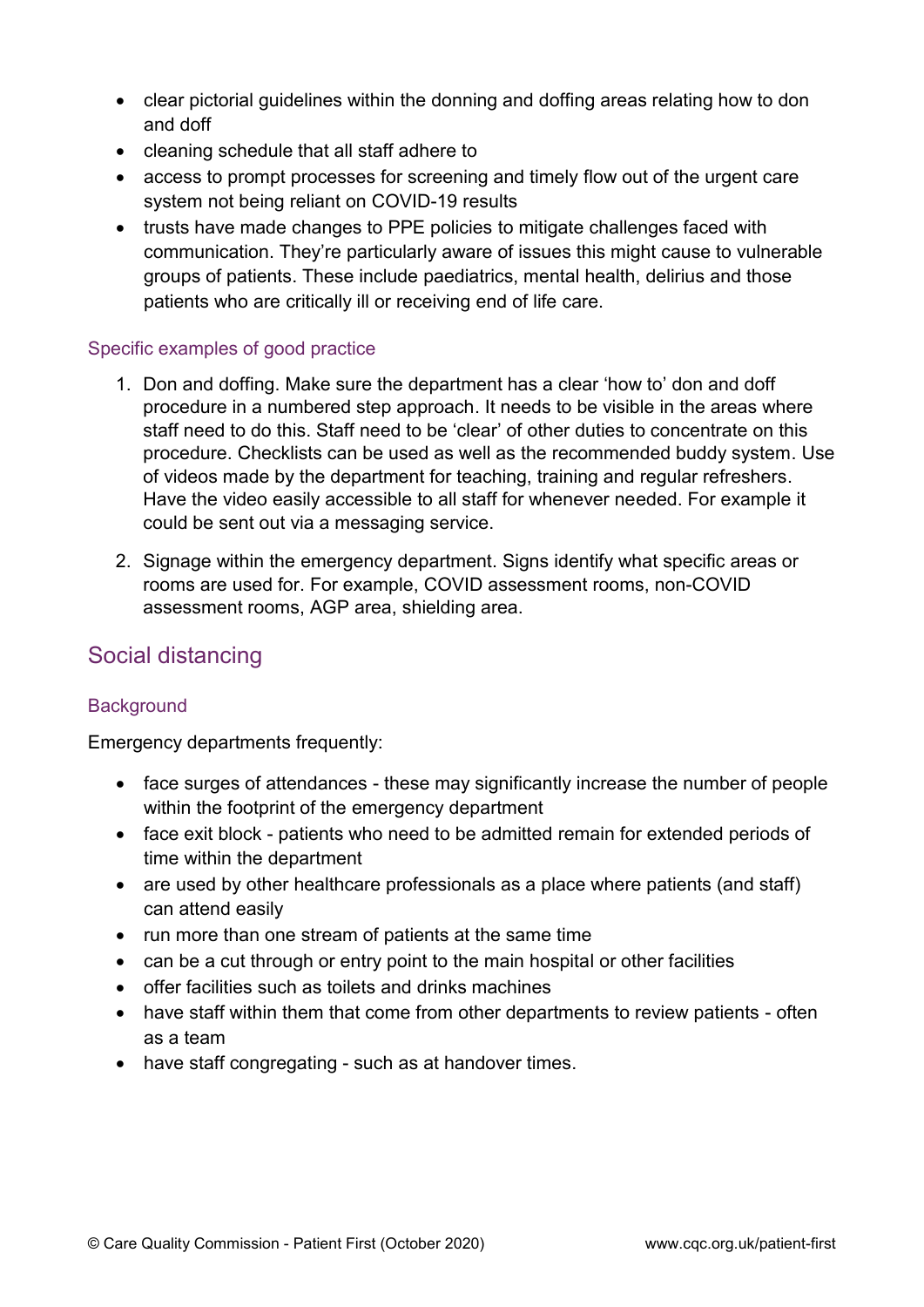With all the urgent care streams in one physical environment, you need to consider social distancing. This includes:

- reception queues
- assessment areas
- waiting rooms
- cubicles
- clinical decision units.

Carry out a full capacity assessment for all areas of the department. If social distancing could become compromised, link into the trust's responsive escalation plan. This might include:

#### **Green**

- Actions
	- o ensure all available transfers have been carried out
	- o patients are spaced out in all areas
	- $\circ$  patients are flowed to ambulatory areas where possible
	- o all suitable patients are streamed to GPs or NHS 111
	- o all suitable patients are sent to the discharge lounge.

#### **Amber**

- Escalation
	- o consultant in charge
	- o emergency department matron or duty matron
	- o flow manager within the emergency department
	- o clinical site manager or bed manager
- Actions
	- o as Green
	- o senior review of all patients without clear plans
	- o consider transferring appropriate children to paediatric ward
	- o consider transferring additional patients to assessment areas/wards
	- o early referral to speciality teams for suitable patients

#### **Red**

- Escalation
	- o general manager/on-call manager
	- o clinical navigator
	- o director on-call
- Actions
	- o as Amber
	- o consider queuing patients outside the emergency department standing two metres apart
	- o review of patients for those that can be 'fast tracked'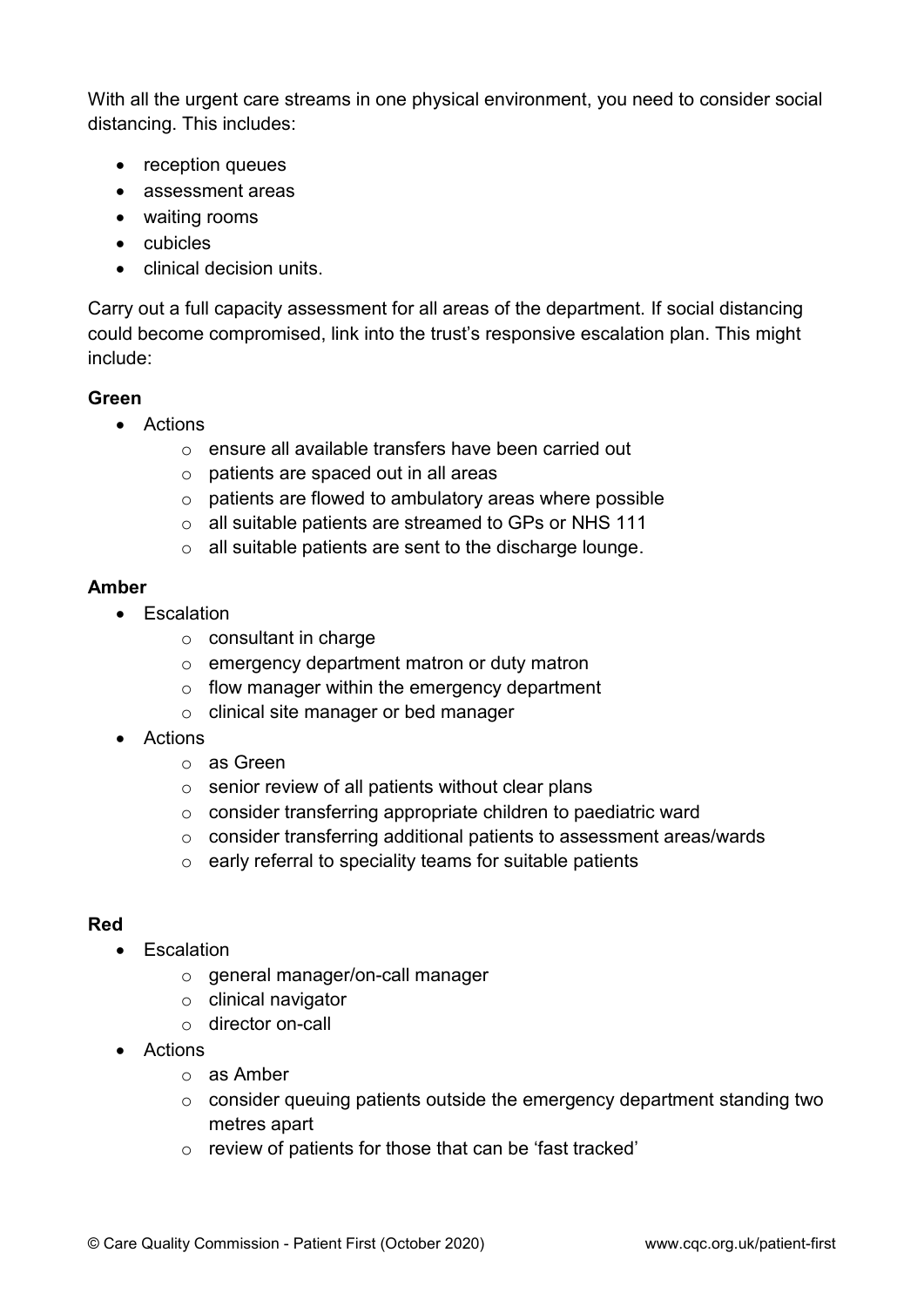#### **Black**

- Social distancing compromised
- Actions
	- o as Red
	- o full capacity protocol.

#### In good emergency departments we have seen

- clear signage, for example areas of the floor to stand when waiting
- methods to reduce the number of patients waiting at any one time
	- o choose and book type models of care
	- o virtual waiting rooms
- reduced numbers of relatives present
	- o relatives wait outside until patient is called through
- reduced numbers of staff who were not in the emergency department to review patients
	- $\circ$  limited entrances and exits the emergency department is not used as a short cut to other areas of the hospital
- reducing the number of staff in the emergency department to review patients
	- o patients who are being admitted are taken out of the emergency department – patients move through the system; staff do not come to the emergency department to review them
	- $\circ$  patients from outpatient clinics admitted directly to the ward and not via the emergency department
	- o senior decision makers review patients from specialty teams
- reviewing space
	- o spacing on floors for queues being clearly marked out
	- o spacing between chairs in waiting room
	- o use of Perspex screens where appropriate and not hindering care or information sharing
	- o use of cubicles
	- o layout of departmental areas, clinical and non-clinical, for example offices and coffee room
- reducing staff congregating
	- o staff working differently, for example across split areas
	- o senior staff perform regular walk arounds of the department
	- o perform handover differently for example, separate handovers in each area
	- o coffee room etiquette
- urgent care escalation plan
- appropriate use of masks and face coverings for all staff and patients / relatives.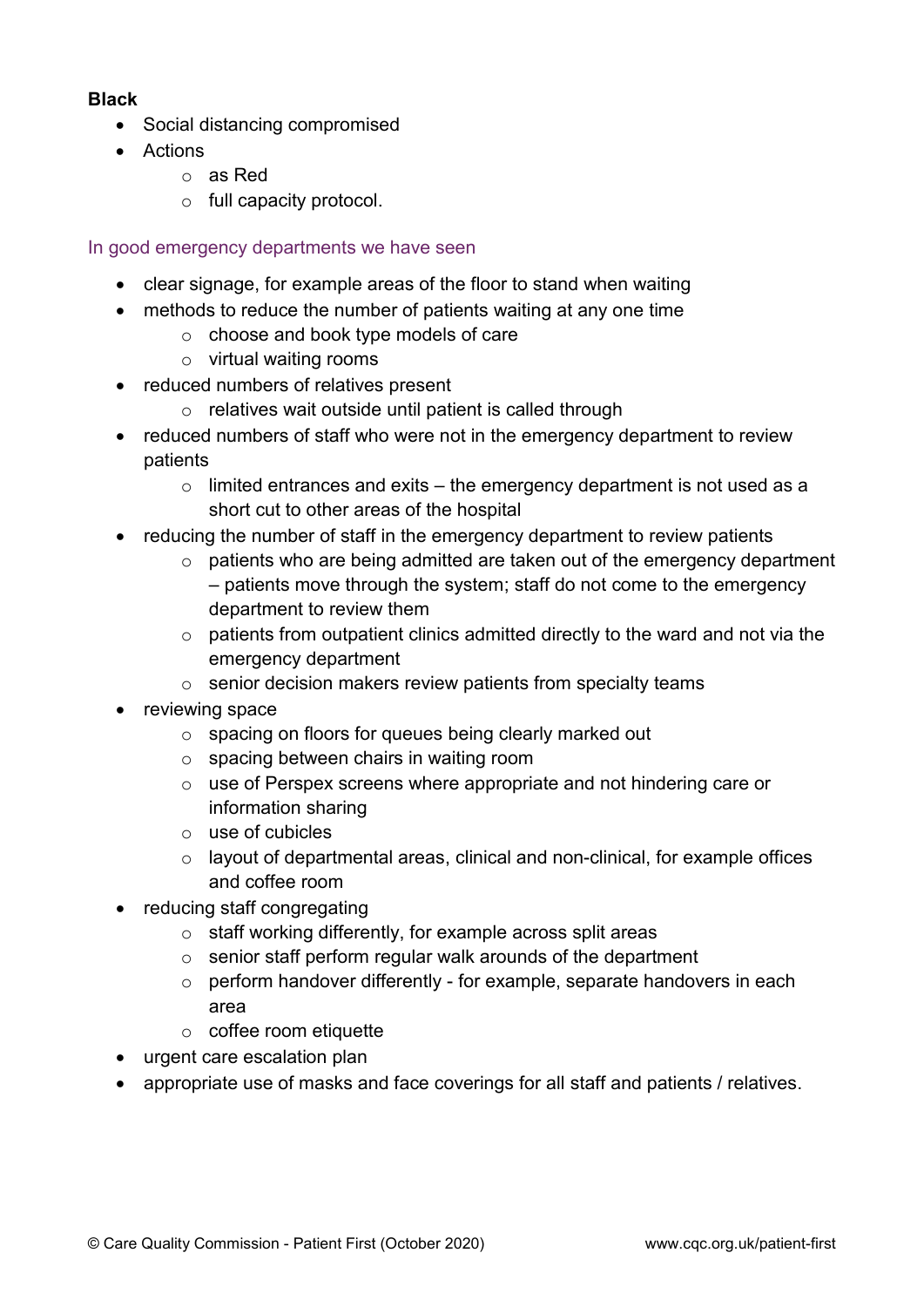Some children's emergency department services have been relocated due to coronavirus planning. Provision of service standards for infants, children and young people must not be compromised. Only one parent or carer should accompany infants, children and young people. Other approaches to accommodating the needs of children and young people are small steps. Consider making PPE less scary for them. Some examples include:

- ["Supersuits" by Katie Chappell](https://www.katiechappell.com/blog/2020/4/4/an-nhs-comic-strip-poster-to-make-ppe-less-scary-for-children)
- [some other approaches](https://dontforgetthebubbles.com/smile-behind-mask/)

#### Specific examples of good practice

- 1. Virtual reviews. Some patients who previously attended the emergency department might be suitable for a virtual review. Such patient groups still need emergency care and hence should not replace the group of patients that could or should be seen in primary care. Examples may involve different groups of patients such as:
	- o those shielding not yet arrived at the emergency department
	- $\circ$  those who have already had an initial assessment and investigations completed
	- $\circ$  patients with some types of injury.
- 2. Appointment based systems. Some groups of patients need urgent and emergency care but can be reviewed via an appointment-based system. This helps reduce peaks and troughs of attendances within the emergency department. Examples include:
	- o patients with minor injuries referred via NHS 111
	- o patients with injuries who self-present after initial review and investigations are completed.

Good trusts review the following data, taking action to make improvement where required:

- proportion of patients with suspected infection who receive point of care testing for flu and COVID-19
- mean time for COVID-19 results
- number of isolation cubicles with air exchange capability at least 10-12/min
- number of negative pressure rooms
- number of cubicles with doors as a proportion of total patient cubicles
- proportion of staff fit tested for masks
- reporting and monitoring of problems of PPE availability/usage though the incident reporting system
- review of incidents reported regarding breaches to safe distancing capacity matrix or triggering of escalation plan.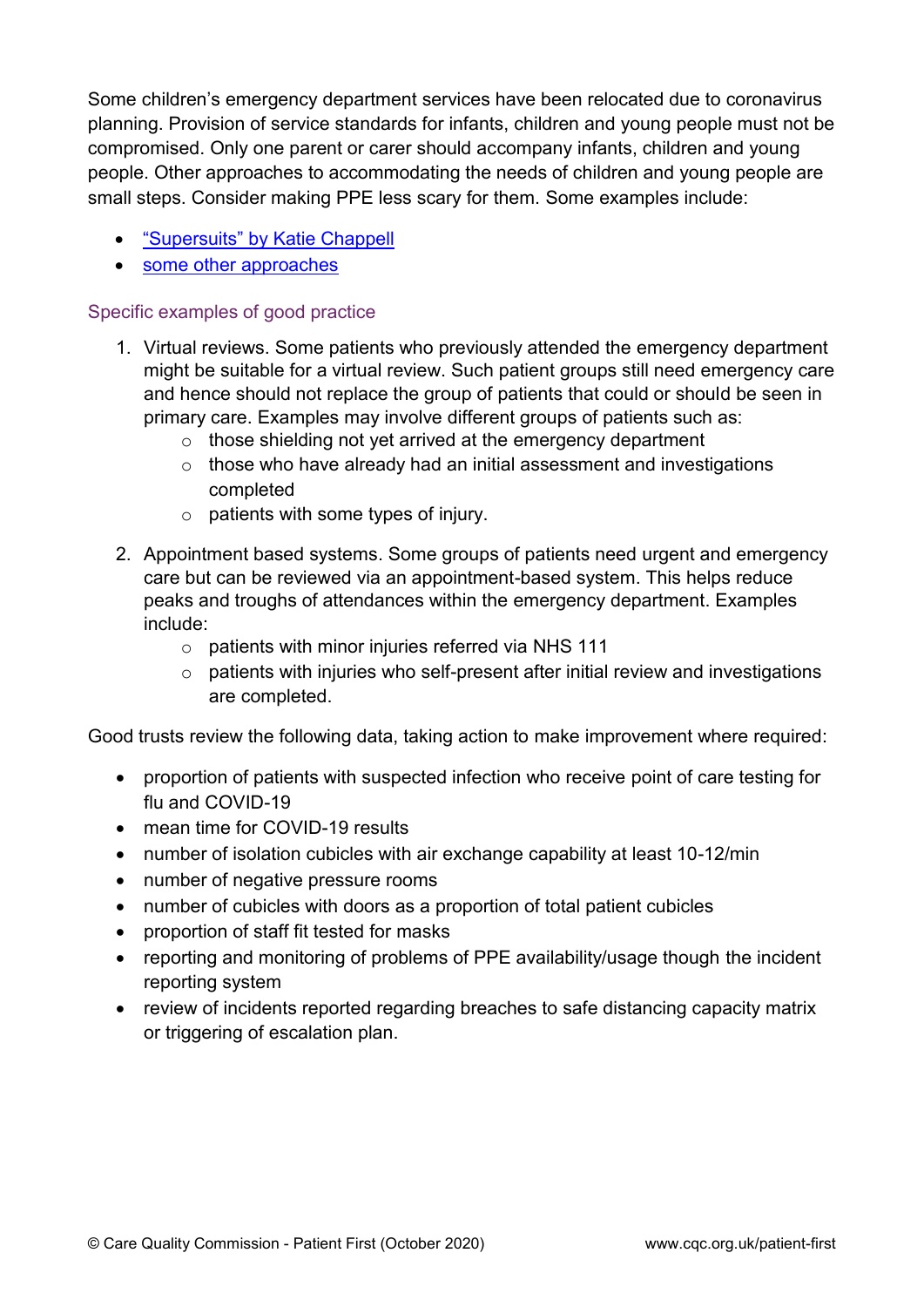## References

- [https://www.rcem.ac.uk/docs/RCEM%20Guidance/RCEM\\_BPC\\_Guideline\\_COVID\\_IPC](https://www.rcem.ac.uk/docs/RCEM%20Guidance/RCEM_BPC_Guideline_COVID_IPC_090620.pdf) [\\_090620.pdf](https://www.rcem.ac.uk/docs/RCEM%20Guidance/RCEM_BPC_Guideline_COVID_IPC_090620.pdf)
- [https://www.gov.uk/government/publications/wuhan-novel-coronavirus-infection](https://www.gov.uk/government/publications/wuhan-novel-coronavirus-infection-prevention-and-control)[prevention-and-control](https://www.gov.uk/government/publications/wuhan-novel-coronavirus-infection-prevention-and-control)
- <https://www.gov.uk/government/collections/coronavirus-covid-19-list-of-guidance>

## Safety alerts

- <https://www.rcem.ac.uk/docs/Safety/Buddy%20System%20v9.pdf>
- [https://www.rcem.ac.uk/docs/Safety%20Resources%20+%20Guidance/Covid%2019%2](https://www.rcem.ac.uk/docs/Safety%20Resources%20+%20Guidance/Covid%2019%20Pandemic%20-%20Communication%20Error%20Safety%20Flash%20FINAL.pdf) [0Pandemic%20-%20Communication%20Error%20Safety%20Flash%20FINAL.pdf](https://www.rcem.ac.uk/docs/Safety%20Resources%20+%20Guidance/Covid%2019%20Pandemic%20-%20Communication%20Error%20Safety%20Flash%20FINAL.pdf)
- [https://www.rcem.ac.uk/docs/Safety/RCEM%20Salbutamol,%20peak%20flow%20and%](https://www.rcem.ac.uk/docs/Safety/RCEM%20Salbutamol,%20peak%20flow%20and%20nebulisation%20advice%20during%20Covid-19%20Safety%20Flash%20(Apr%202020).pdf) [20nebulisation%20advice%20during%20Covid-](https://www.rcem.ac.uk/docs/Safety/RCEM%20Salbutamol,%20peak%20flow%20and%20nebulisation%20advice%20during%20Covid-19%20Safety%20Flash%20(Apr%202020).pdf)[19%20Safety%20Flash%20\(Apr%202020\).pdf](https://www.rcem.ac.uk/docs/Safety/RCEM%20Salbutamol,%20peak%20flow%20and%20nebulisation%20advice%20during%20Covid-19%20Safety%20Flash%20(Apr%202020).pdf)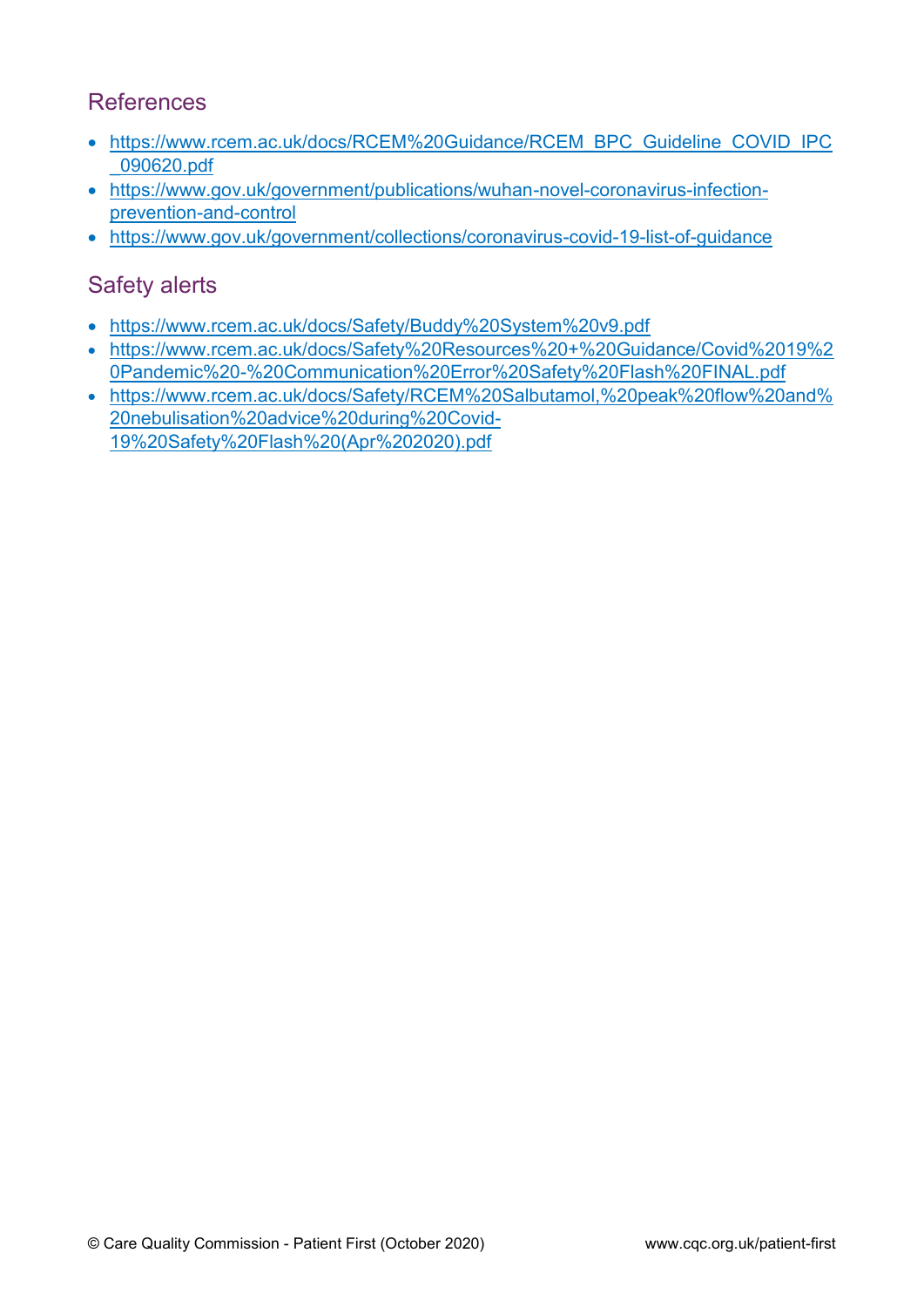## <span id="page-14-0"></span>Reduced numbers of patients to the emergency department

### Aim

Emergency departments need to focus on the critically unwell or injured patients who need rapid assessment and interventions.

## **Background**

Each year emergency departments have been seeing an increase in the number of patients attending. Demand is exceeding capacity. Patients are being cared for in inappropriate areas. And there are delays to assessment and treatment. For safe and effective care this must not continue. Now, there's the risk of nosocomial infections. The need to reduce the number of patients attending the department is even more important to protect all patients.

Local areas have put in place systems to reduce attendances before the patient reaches the emergency department. Through our work, we have seen:

- actively encouraging patients to 'talk first' via GP practice or NHS 111
- active engagement of patients with GP and other support services
- primary care and secondary care coming together to make sure patient needs are being met
- review, support and investment in community services
- engagement and feedback with NHS 111 services to improve referrals
- support for local ambulance crews with 'hear and treat' or 'see and treat'
- trusts providing links and support to pre-hospital systems for example NHS 111, GP practices and care homes
- a move away from the patient coming to secondary care with more services moving into the community
- dedicated services to support specific patient population needs such as community falls teams and admission avoidance schemes.

The system work needs to include liaison with the ambulance service to:

- make sure they bypass the emergency department so patients access the correct place first time - direct pathways to plastics, vascular, and ear nose and throat specialities
- reduce attendances for patients both self-presenting and arriving via ambulance by supporting 'see and treat' and 'hear and treat', and keeping patients well in the community
- offer alternative pathways to crews helplines, specialty clinics, same day emergency care, early pregnancy assessment units, and delivery suites.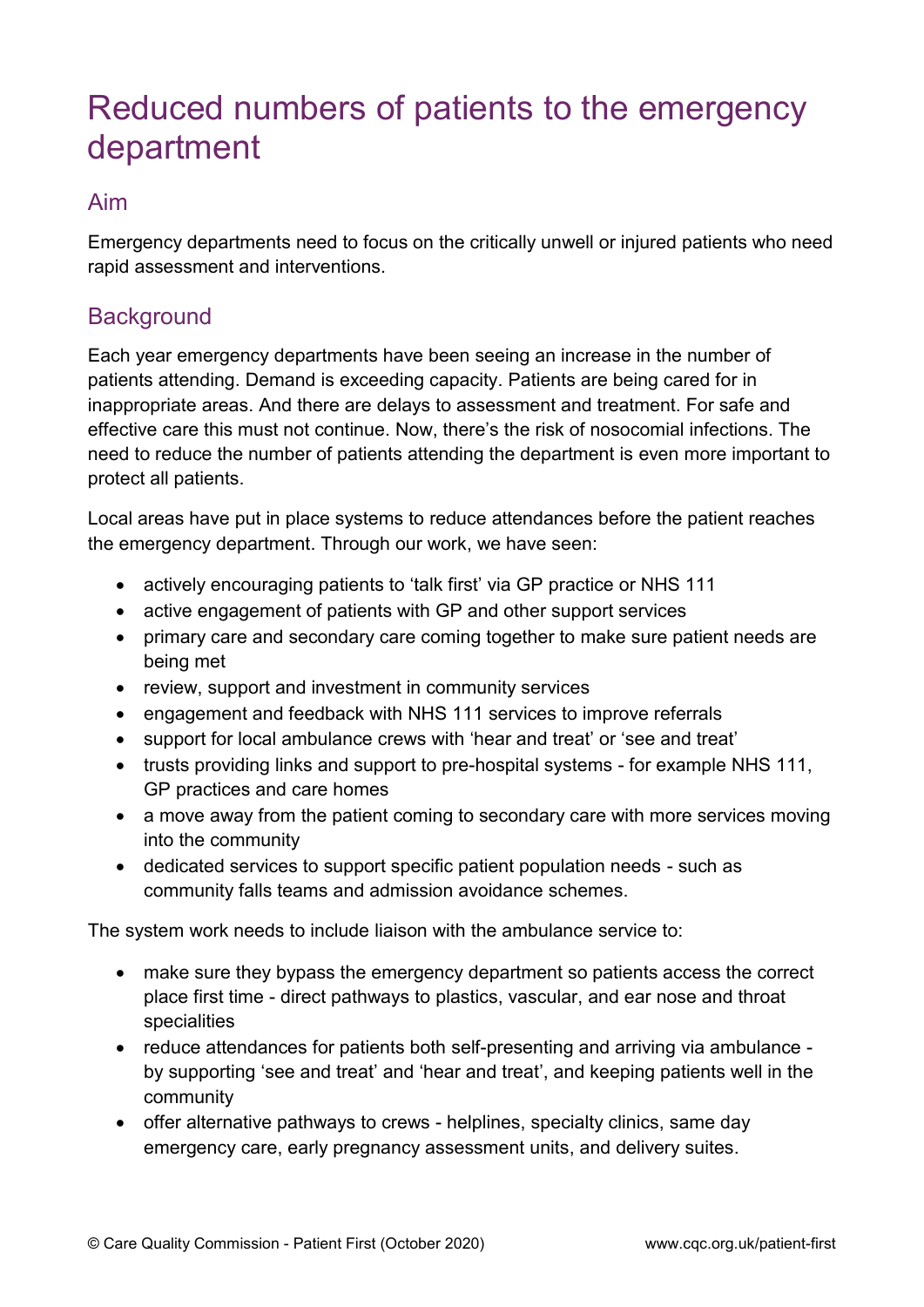#### In good emergency departments we have seen

Effective redirection and streaming systems in place so that patients can be safely streamed to the following by a senior led team:

- external to the trust
	- o self-care
	- o pharmacy
	- o NHS 111
	- o GP and primary care services
	- o community services
	- o urgent treatment centre (if external)
	- o mental health services (if external)
- internal to the trust
	- o urgent treatment centre if internal
	- o emergency pregnancy services
	- o delivery suite
	- o same day emergency care
	- o mental health services (if internal).

The emergency department and specialty teams have an agreement, with medical director support. Patients are taken to the 'best team to see' after their initial review. There's an expectation that:

- a patient known to a service will be directly seen by that specialty team
- a patient with a complication from a procedure will be directly seen by that team
- a patient assessed by the emergency department team as needing specialty assessment is accepted directly by that team and reviewed in a timely fashion.

The specialty teams should have time scheduled to make sure this is feasible. They should provide feedback on outcomes to the emergency department. Particularly if the patient could have better served by another specialty team. The specialty team refers the patient on if needed. Specialty teams must be open to receiving referrals from each other as well as from the emergency department.

For the trust to actively support and encourage patient and staff behavioural change:

- encouraging patients to call GPs or NHS 111 first
- using coordinators within emergency departments and GPs to make sure patients have a GP - and support them through the registration process
- at the point of discharge from hospital, advising patients how to get help if needed and to only 'go to A&E' in an emergency.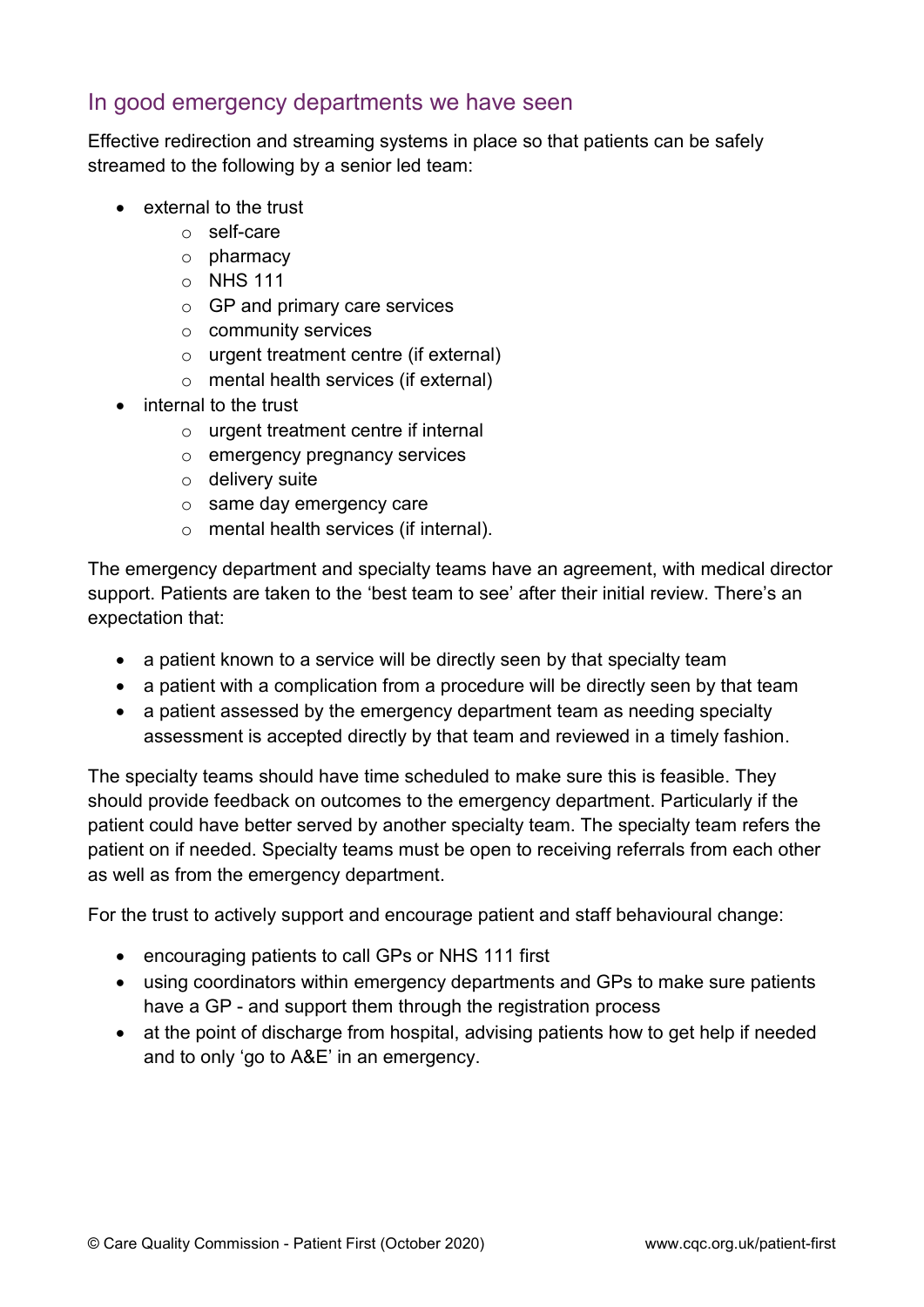To link with local primary care clinicians to encourage:

- good communication and support networks between primary and secondary care such as dedicated helplines - secondary care consultants advise GPs how to avoid hospital attendances and admissions
- GPs to 'call before they send' patients to ensure the patient is seeing the right specialty first time.

Specialty teams should make sure their patients do not attend the emergency department when possible. For example, for post-operative complications.

To develop pathways for specific groups of patients whose needs may best be met elsewhere

- percutaneous endoscopic gastrostomy (PEG) tube problems
- catheter problems
- peripherally inserted central catheter (PICC) line problems.

Specific to reducing demand for emergency care from those children and young people who attend more frequently, we have seen:

- joint working with local hospital at home teams, so nurses can deliver 'emergency department care' at home
- developing education packages for children with long-term illnesses highlighting pathways to access appropriate care when unwell or community review by specialist community nursing teams
- health visitors, school nurses and GPs providing education packages to families with young children who frequently attend emergency departments
- consultant paediatricians in GP hubs in the community
- remote access to specialist advice for parents, carers and GPs avoids delayed presentations of children and young people needing urgent care
- local public information campaigns clarifying when and where to seek help.

#### Specific examples of good practice

- 1. Specialty team agreement. An agreement drawn up and signed by all clinical leads and the medical director. Specialty teams accept, see and treat patients from streaming or assessment. This happens when the emergency department feels the patient is best suited to that team. There should be no need for emergency department junior staff to review these patients first.
- 2. Primary care access. All GP practices have daily allocated slots for urgent cases. These can be used by the patients, NHS 111 or the hospitals. Much of the work is completed via telephone triage and consultations. Face-to-face slots are also available. Slots are available at the appropriate time so they can be accessed in a timely fashion.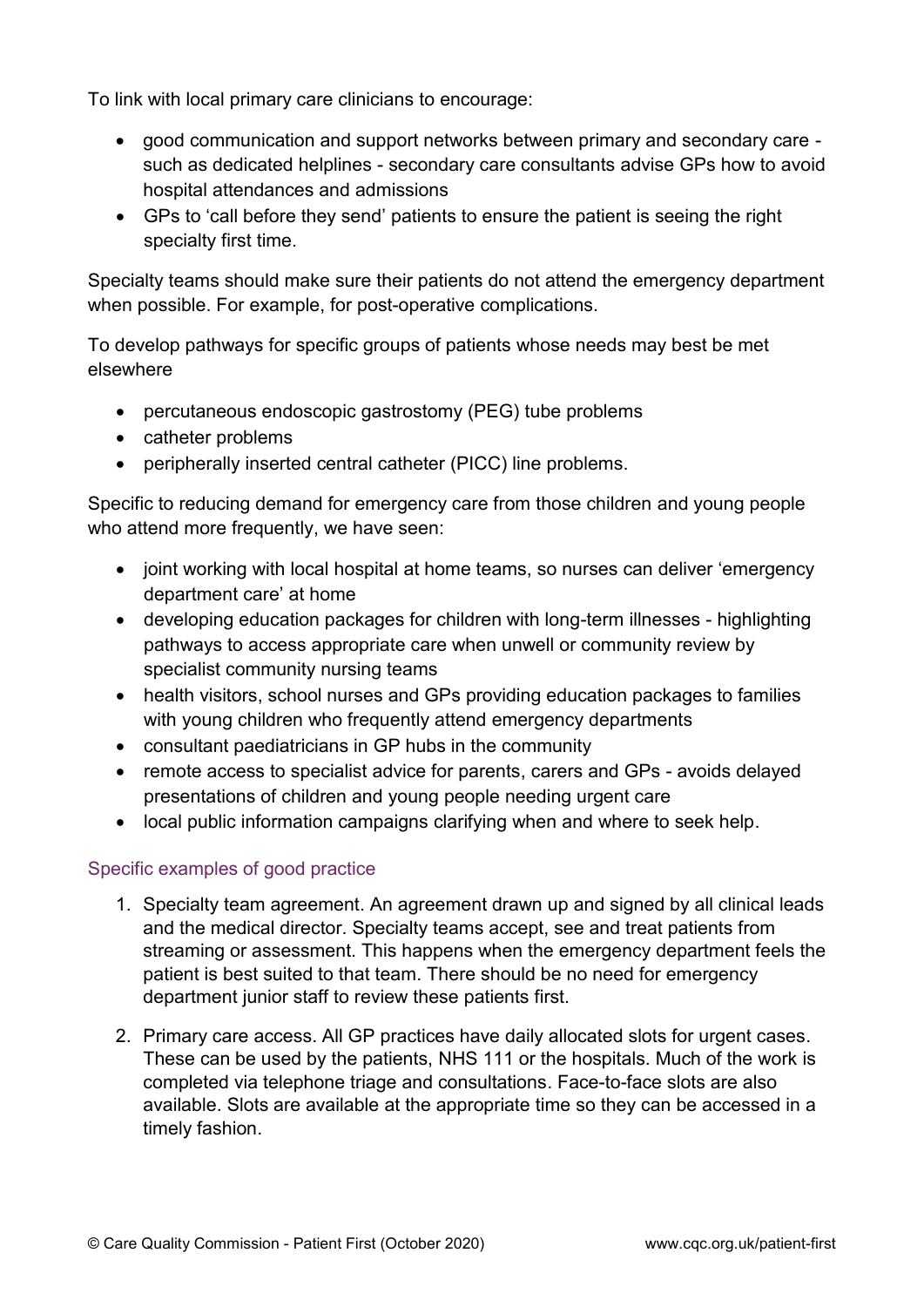- 3. Non-clinical navigators. Non-clinical staff are based within the emergency department. They actively support the streaming and redirection team. The staff make sure the patient is seen in the correct place at the right time. For example, a dressing clinic or GP appointment. They also help patients to register with a GP practice while waiting with the emergency department/urgent treatment centre. This reduces the number of unregistered patients within the local community. And it encourages patients to use their GP first - for next time.
- 4. Direct access. NHS 111, 999 and emergency department all have direct access to alternative care pathways. This could be ambulatory care, early pregnancy assessment units, urgent treatment centre. It's important for all the providers to make sure patients go along the correctalternative care pathways. Demand and capacity must be mapped alongside a regular review of referral quality.

Good trusts review the following data, taking action to make improvement where required:

- proportion of patients clinically assessed and directed to same day emergency care (current vs aim)
- proportion of patients clinically assessed and directed to another service off-site (for example urgent primary care/urgent treatment centres) or on-site (co-located urgent treatment centre, specialty assessment units, clinics)
- proportion of patients sent to the emergency department by GP or other community provider without prior communication.

## References

- [https://www.rcem.ac.uk/docs/RCEM%20Guidance/RCEM\\_NASMeD\\_adult\\_cardiac\\_arr](https://www.rcem.ac.uk/docs/RCEM%20Guidance/RCEM_NASMeD_adult_cardiac_arrest_statement_June_2020.pdf) [est\\_statement\\_June\\_2020.pdf](https://www.rcem.ac.uk/docs/RCEM%20Guidance/RCEM_NASMeD_adult_cardiac_arrest_statement_June_2020.pdf)
- [https://www.rcplondon.ac.uk/guidelines-policy/rebuilding-nhs-rcp-priorities-resetting](https://www.rcplondon.ac.uk/guidelines-policy/rebuilding-nhs-rcp-priorities-resetting-services)[services](https://www.rcplondon.ac.uk/guidelines-policy/rebuilding-nhs-rcp-priorities-resetting-services)
- [https://www.rcem.ac.uk/docs/External%20Guidance/AEC%20Directory%202016%205th](https://www.rcem.ac.uk/docs/External%20Guidance/AEC%20Directory%202016%205th%20edition.pdf) [%20edition.pdf](https://www.rcem.ac.uk/docs/External%20Guidance/AEC%20Directory%202016%205th%20edition.pdf)
- [https://www.rcem.ac.uk/docs/RCEM%20Guidance/RCEM\\_BPC\\_Guideline\\_COVID\\_IPC](https://www.rcem.ac.uk/docs/RCEM%20Guidance/RCEM_BPC_Guideline_COVID_IPC_090620.pdf) [\\_090620.pdf](https://www.rcem.ac.uk/docs/RCEM%20Guidance/RCEM_BPC_Guideline_COVID_IPC_090620.pdf)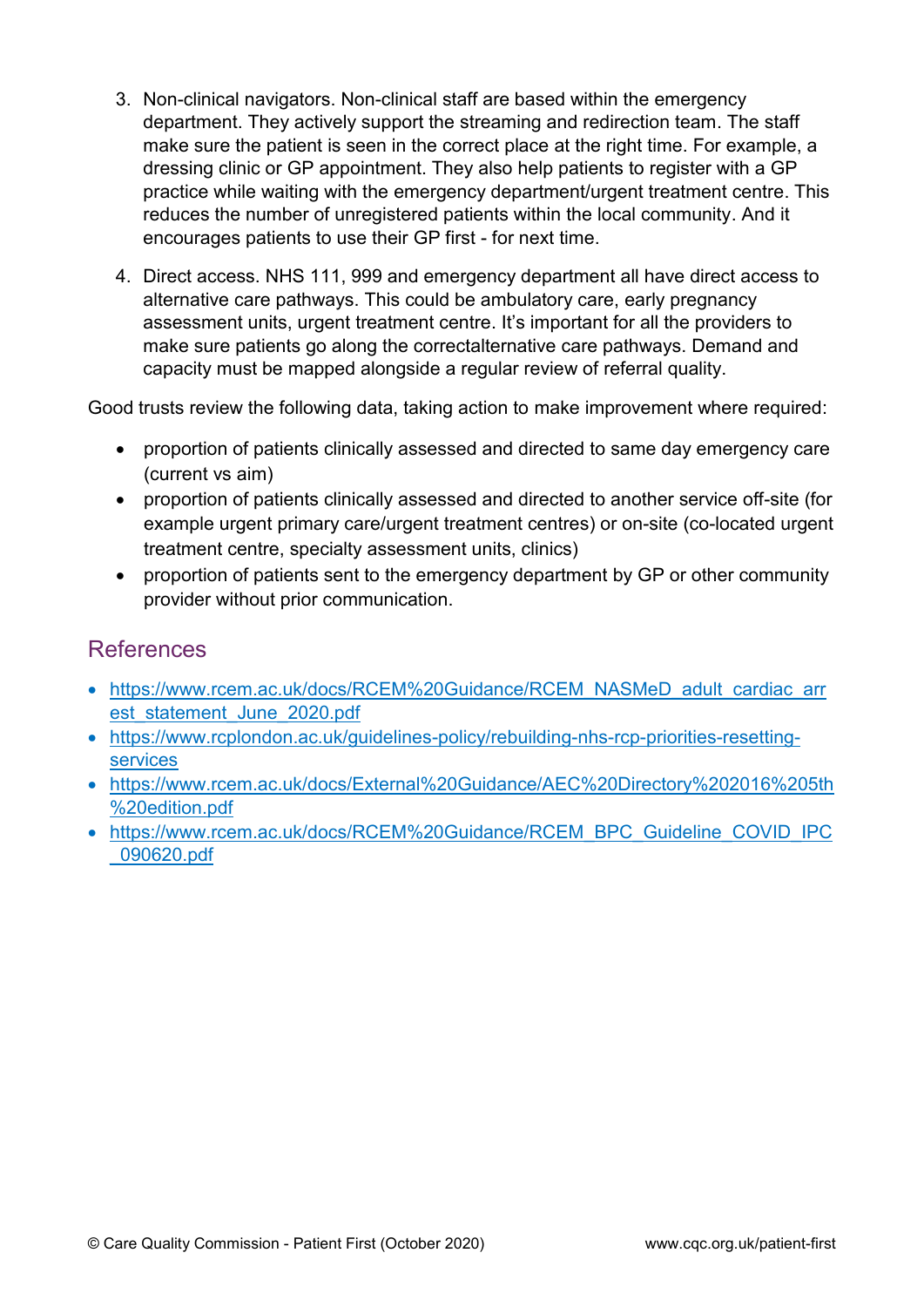## <span id="page-18-0"></span>**Staffing**

## Aim

Staff will be in the right place, at the right time with the appropriate skills to care for patients and keep them safe.

#### **Background**

Staffing models need to be invested to deliver a safe and effective service for all patients.

Staffing models will depend on many things including:

- attendances
- skill sets and competencies of staff
- number of junior staff including trainees
- departmental layout
- trust layout of urgent care flow and admission processes
- acuity of workload
- case mix of patients
- additional needs such as teaching and training
- coronavirus impact:
	- $\circ$  changes to flow
	- o segregation
	- o shielding staff.

#### In good emergency departments we have seen

Staffing models for the next 12 months that are supported by the trust to enhance the urgent care pathway. There needs to be an increase in staffing numbers where appropriate to incorporate new roles such as:

- redirection
- streaming
- early senior decision makers
- specialty support.

For all staff joining both a new trust and new department, there needs to be:

- a clear induction programme that must include vital elements such as:
	- o fit checking/testing
	- o risk assessments (COVID-19 or otherwise)
	- $\circ$  support within the local environment
	- o wellbeing to all individuals and how to access help when needed
- regular teaching sessions
- regular appraisal
- regular communication to share information with all staff on time.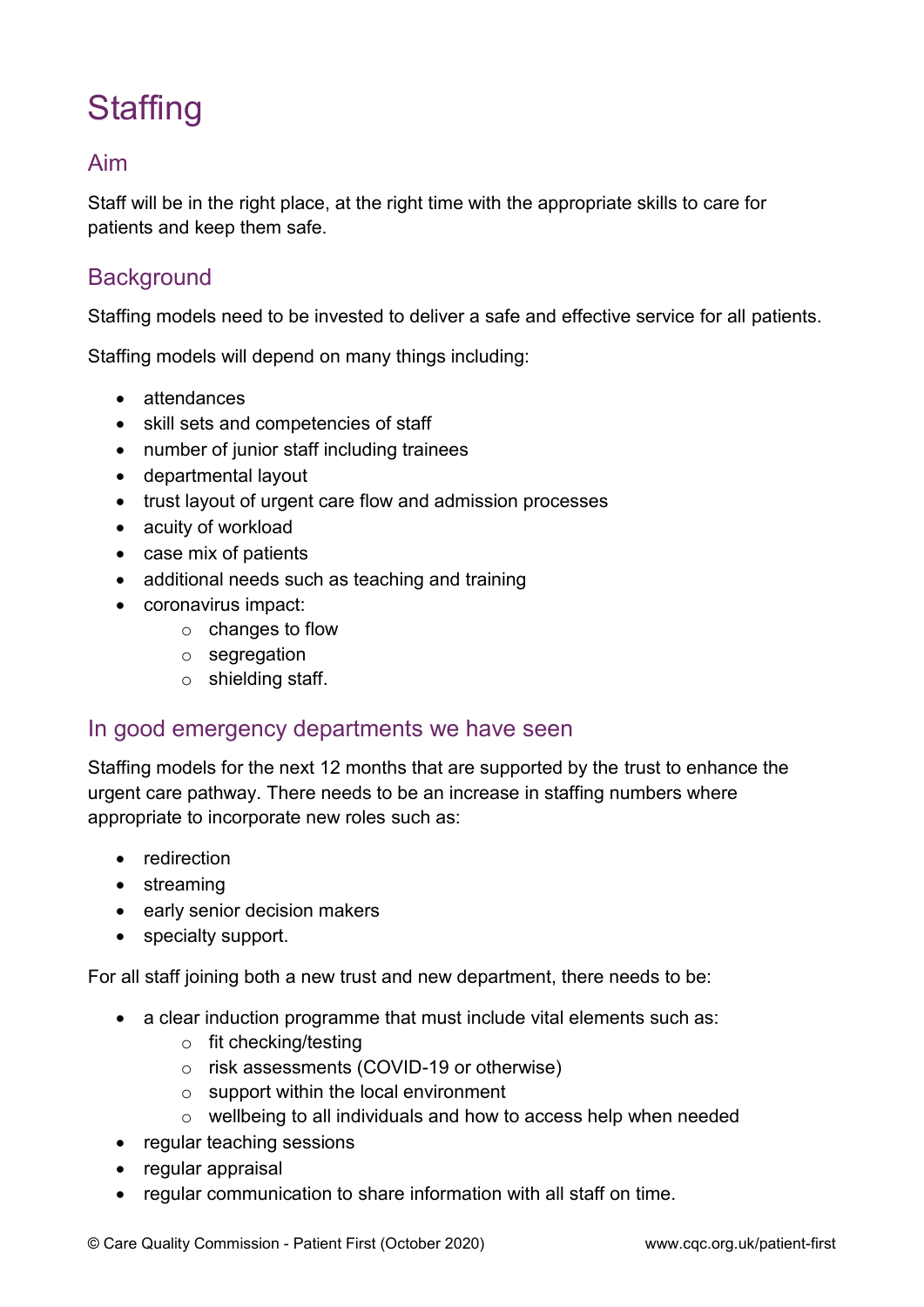Good trusts review the following data, taking action to make improvements where required:

- undertake regular reviews of establishment requirements for all staff groups
- reviews of consultant staffing levels to make sure they follow Royal College of Emergency Medicine (RCEM) and the Royal College of Paediatrics and Child Health (RCPCH) guidance
- consultant vacancies
- locum use at all grades
- nursing staffing numbers and compliance with national guidance including those for paediatric nurses
- nursing staff vacancies and use of bank and agency staff
- staff sickness rates with COVID-19 or flu
- review of incident reports raising concerns about number and skill mix of staff
- rate of staff sickness in the department
- exit interview for all staff to identify reasons for leaving.

### Paediatric staffing

All departments where children attend should have:

- a paediatric emergency medicine (PEM) consultant with dedicated clinical floor time in the paediatric emergency department (PED)
- at least two children's nurses per shift
- a play specialist.

Read the guidance for mitig[ating challenges with children's](https://www.rcpch.ac.uk/sites/default/files/2020-05/cqc_brief_guide_staffing_in_emergency_departments_that_treat_children.pdf) nurse staffing.

### References

- [https://www.nice.org.uk/guidance/gid-sgwave0762/documents/safe-staffing-guidelines](https://www.nice.org.uk/guidance/gid-sgwave0762/documents/safe-staffing-guidelines-accident-and-emergency-departments-evidence-review2)[accident-and-emergency-departments-evidence-review2](https://www.nice.org.uk/guidance/gid-sgwave0762/documents/safe-staffing-guidelines-accident-and-emergency-departments-evidence-review2)
- <https://improvement.nhs.uk/resources/safe-staffing-urgent-emergency-care/>
- [https://www.rcem.ac.uk//docs/Workforce/RCEM\\_Consultant\\_Workforce\\_Document\\_\(rev](https://www.rcem.ac.uk/docs/Workforce/RCEM_Consultant_Workforce_Document_(revised_Feb_2019).pdf) [ised\\_Feb\\_2019\).pdf](https://www.rcem.ac.uk/docs/Workforce/RCEM_Consultant_Workforce_Document_(revised_Feb_2019).pdf)
- [https://www.rcem.ac.uk/RCEM/Quality-](https://www.rcem.ac.uk/RCEM/Quality-Policy/Professional_Affairs/Workforce.aspx?WebsiteKey=b3d6bb2a-abba-44ed-b758-467776a958cd&hkey=520aee11-4e1d-408f-98e5-a742c1f4be1d&New_ContentCollectionOrganizerCommon=4)Policy/Professional Affairs/Workforce.aspx?WebsiteKey=b3d6bb2a-abba-44ed-b758-[467776a958cd&hkey=520aee11-4e1d-408f-98e5](https://www.rcem.ac.uk/RCEM/Quality-Policy/Professional_Affairs/Workforce.aspx?WebsiteKey=b3d6bb2a-abba-44ed-b758-467776a958cd&hkey=520aee11-4e1d-408f-98e5-a742c1f4be1d&New_ContentCollectionOrganizerCommon=4) [a742c1f4be1d&New\\_ContentCollectionOrganizerCommon=4](https://www.rcem.ac.uk/RCEM/Quality-Policy/Professional_Affairs/Workforce.aspx?WebsiteKey=b3d6bb2a-abba-44ed-b758-467776a958cd&hkey=520aee11-4e1d-408f-98e5-a742c1f4be1d&New_ContentCollectionOrganizerCommon=4)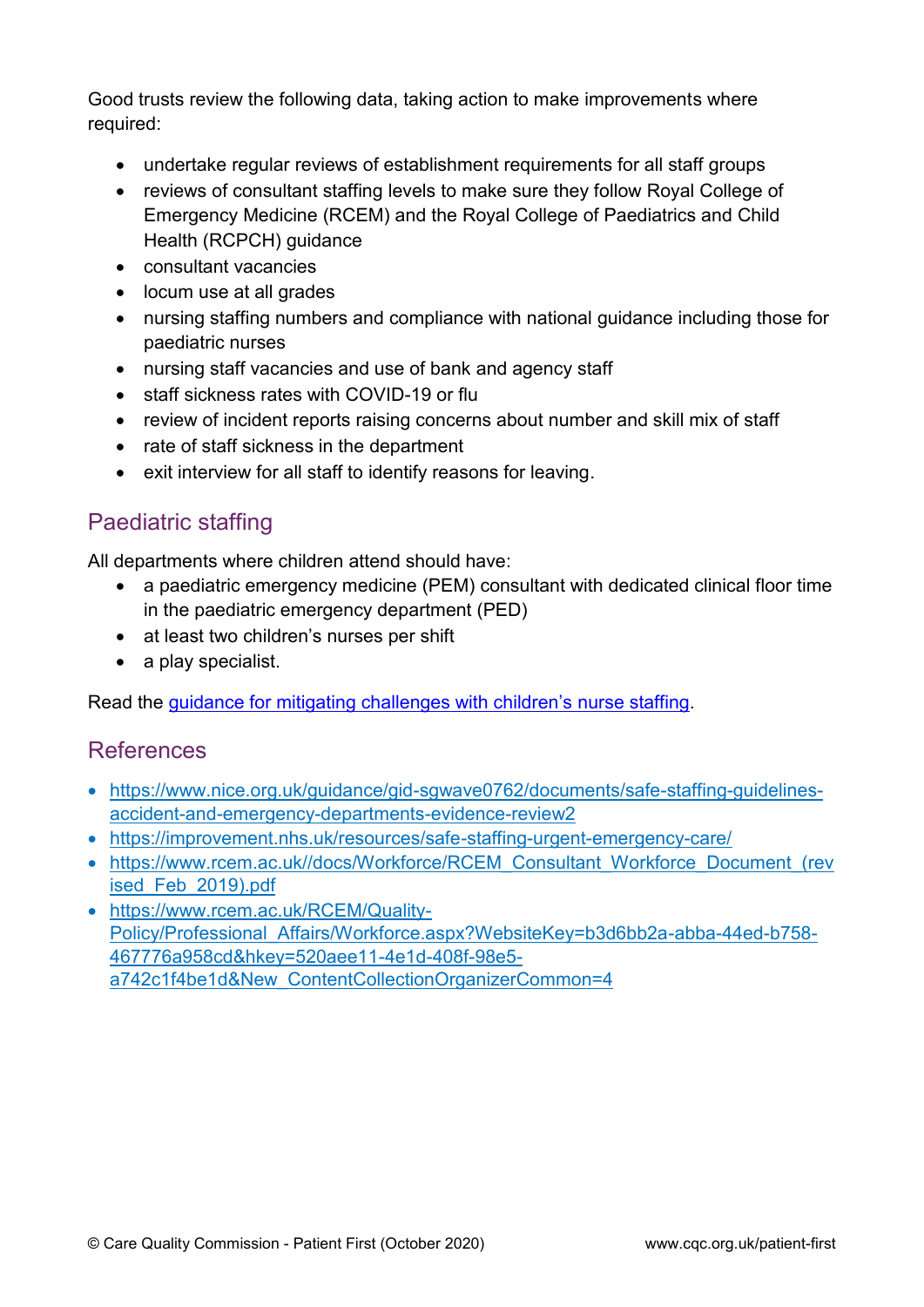## <span id="page-20-0"></span>Treatment in the emergency department

## Aim

Clinical care and treatment will be delivered on time - aligned with best practice. Safety is never compromised.

### **Background**

Emergency departments need to be able to focus on the critically ill and the injured. And they need to provide care and treatment in line with national guidance and evidence base.

#### In good emergency departments we have seen

- awareness and recognition of life-threatening conditions with the use of national alerts to educate all staff groups
- use of NEWS
- use of checklists
- robust and effective initial clinical assessment by senior decision makers
- effective handover processes
- efficiencies within processes, for example single clerking
- improved IT solutions, for example for observations, medical records
- good practice units apply early intervention for patients who need timely investigations. For example:
	- o ECG for patients presenting with chest pain performed and reviewed by clinician within 30 minutes of arrival
	- $\circ$  Sepsis 6 delivered in first hour
	- o CT for possible stroke performed within an hour
	- $\circ$  hip X-ray for patients with fracture neck of femur (NOF) performed in first hour
- effective identification and management of the deteriorating patient
- effective delivery of time critical medication including new prescriptions (antibiotics) and medication that the patient is already taking - for example medication for Parkinson's disease, epilepsy, diabetes
- hospital-led responses and ownership of the urgent care pathway to ensure treatment is provided in the most appropriate setting
- an active and responsive local governance system
- use of point of care (POC) for time critical bloods for example gases, full blood count (FBC), electrolytes, lactate.

#### Specific examples of good practice

1. An all emergency department staff WhatsApp group for teaching, training and regular updates. All staff have access to the group to receive information. But only a few staff can post information - limiting less important information.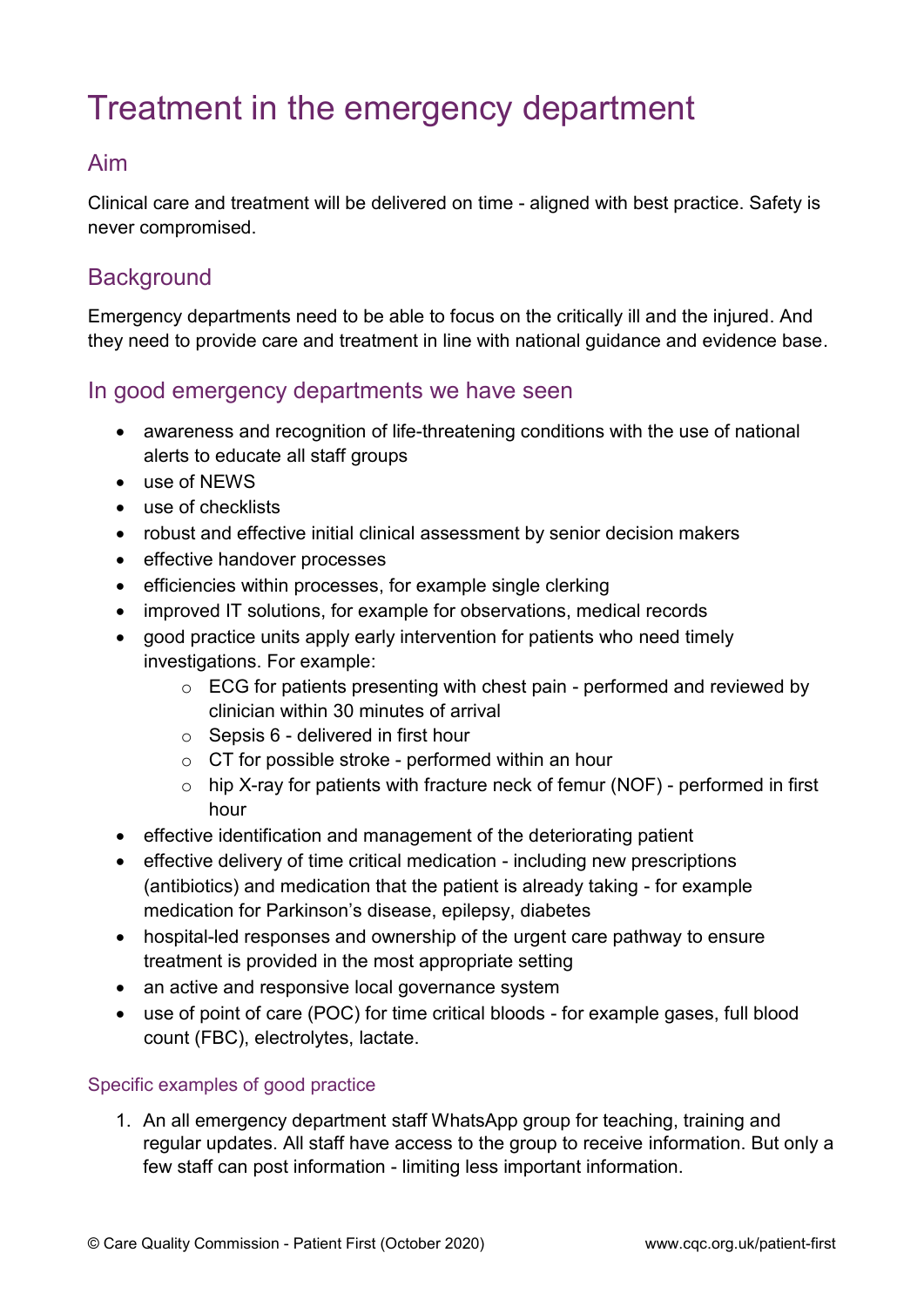- 2. Positive feedback. Make sure all staff receive positive feedback as a team and as individuals for portfolios.
- 3. A full, locally led and delivered governance process. It feeds into the trust wide governance structure that all senior staff are aware of. This should include:
	- o an urgent care risk register
	- $\circ$  incident reporting and trends
	- $\circ$  serious Incidents reports and learnings
	- o mortality data
	- o patient experience to include complaints and compliments
	- o safety alerts
	- o clinical audit programme.
- 4. Use of urgent care standard operating procedures. Linked within the governance system to sign them off and review them when updates are needed.
- 5. Active use of National Safety Standards for Invasive Procedures (NatSSIPs).
- 6. An adult mental health triage tool. This helps risk stratify a person who presents with a mental health crisis. It includes recording of 15-minute observations reducing the chance of harm to themselves and the risk of absconding.
- 7. ECGs are only checked and signed off by ST3 or above. So the ECG is interpreted correctly and timely management starts if needed.
- 8. Immediate review and sign off of POC blood results so that timely management can begin.
- 9. Senior clinician review of patients with high or increasing NEWS.
- 10.Early senior review of infants, children and young people presenting with red flags for sepsis. Or for a child with complex needs or child protection concerns.

Good trusts review the following data, taking action to make improvement where required:

- time to definitive treatment
- length of wait for specialty review
- conversion rate
- observations and NEWS completed at correct interval for patient's condition
- senior sign off for RCEM recommended clinical presentations
- local review of processes:
	- o local audits such as ECG sign off
	- o sepsis audits
	- o RCEM audits.
- review of incidents relating to treatments
- use and compliance with standard operating procedures (SOP) and trust policies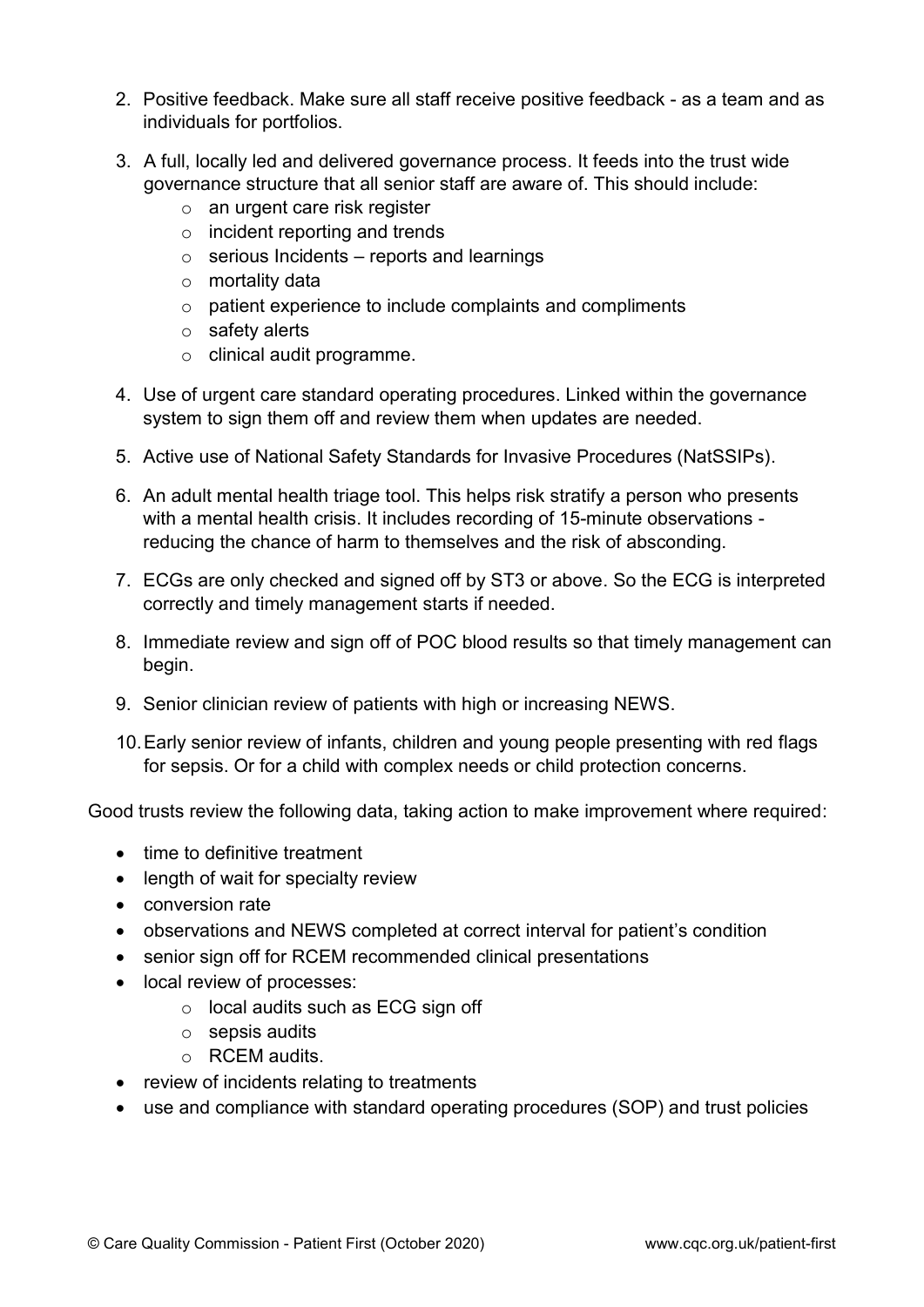## References

- [https://www.rcpch.ac.uk/sites/default/files/2018-](https://www.rcpch.ac.uk/sites/default/files/2018-06/FTFEC%20Digital%20updated%20final.pdf) [06/FTFEC%20Digital%20updated%20final.pdf](https://www.rcpch.ac.uk/sites/default/files/2018-06/FTFEC%20Digital%20updated%20final.pdf)
- [https://www.rcem.ac.uk/docs/RCEM%20Guidance/RCEM%20Position%20statement%2](https://www.rcem.ac.uk/docs/RCEM%20Guidance/RCEM%20Position%20statement%20-%20Sepsis%20(Feb%202020).pdf) [0-%20Sepsis%20\(Feb%202020\).pdf](https://www.rcem.ac.uk/docs/RCEM%20Guidance/RCEM%20Position%20statement%20-%20Sepsis%20(Feb%202020).pdf)
- [https://www.rcem.ac.uk//docs/Cauda%20Equina%20-](https://www.rcem.ac.uk/docs/Cauda%20Equina%20-%20position%20statement%20(Feb%202020).pdf) [%20position%20statement%20\(Feb%202020\).pdf](https://www.rcem.ac.uk/docs/Cauda%20Equina%20-%20position%20statement%20(Feb%202020).pdf)
- [https://www.rcem.ac.uk/docs/College%20Guidelines/Clinical%20responsibility%20for%](https://www.rcem.ac.uk/docs/College%20Guidelines/Clinical%20responsibility%20for%20patients%20within%20the%20emergency%20department%20-%20Nov%202016.pdf) [20patients%20within%20the%20emergency%20department%20-%20Nov%202016.pdf](https://www.rcem.ac.uk/docs/College%20Guidelines/Clinical%20responsibility%20for%20patients%20within%20the%20emergency%20department%20-%20Nov%202016.pdf)
- [https://www.rcem.ac.uk/docs/RCEM%20Guidance/RCEM%20Absconding%20Guidance](https://www.rcem.ac.uk/docs/RCEM%20Guidance/RCEM%20Absconding%20Guidance%20v2.pdf) [%20v2.pdf](https://www.rcem.ac.uk/docs/RCEM%20Guidance/RCEM%20Absconding%20Guidance%20v2.pdf)
- [https://www.rcem.ac.uk/docs/College%20Guidelines/5z41.%20Invasive%20procedure%](https://www.rcem.ac.uk/docs/College%20Guidelines/5z41.%20Invasive%20procedure%20checklist%20for%20EDs%20(May%202016).pdf) [20checklist%20for%20EDs%20\(May%202016\).pdf](https://www.rcem.ac.uk/docs/College%20Guidelines/5z41.%20Invasive%20procedure%20checklist%20for%20EDs%20(May%202016).pdf)
- <https://www.rcem.ac.uk/docs/External%20Guidance/ABC%20of%20handover.pdf>
- <https://www.england.nhs.uk/wp-content/uploads/2015/09/natssips-safety-standards.pdf>
- [https://www.cqc.org.uk/publications/themed-work/sharing-best-practice-clinical-leaders](https://www.cqc.org.uk/publications/themed-work/sharing-best-practice-clinical-leaders-emergency-departments)[emergency-departments](https://www.cqc.org.uk/publications/themed-work/sharing-best-practice-clinical-leaders-emergency-departments)

For paediatrics:

• The RCPCH Report 'Reimagining the future of paediatric care post-COVID-19' [[https://www.rcpch.ac.uk/resources/reimagining-future-paediatric-care-post-covid-19](https://www.rcpch.ac.uk/resources/reimagining-future-paediatric-care-post-covid-19-reflective-report-rapid-learning) [reflective-report-rapid-learning](https://www.rcpch.ac.uk/resources/reimagining-future-paediatric-care-post-covid-19-reflective-report-rapid-learning)]

The care environment

- [https://www.rcpch.ac.uk/resources/facing-future-standards-children-young-people](https://www.rcpch.ac.uk/resources/facing-future-standards-children-young-people-emergency-care-settings)[emergency-care-settings](https://www.rcpch.ac.uk/resources/facing-future-standards-children-young-people-emergency-care-settings)
- <https://www.rcpch.ac.uk/resources/winter-pressures-childrens-emergency-care-settings>
- "Supersuits" by Katie Chappell [https://www.katiechappell.com/blog/2020/4/4/an-nhs](https://www.katiechappell.com/blog/2020/4/4/an-nhs-comic-strip-poster-to-make-ppe-less-scary-for-children)[comic-strip-poster-to-make-ppe-less-scary-for-children](https://www.katiechappell.com/blog/2020/4/4/an-nhs-comic-strip-poster-to-make-ppe-less-scary-for-children)
- <https://dontforgetthebubbles.com/smile-behind-mask/>

#### Patient flow

- <http://bit.ly/proformashare>
- <https://www.rcpch.ac.uk/resources/winter-pressures-case-studies>

#### **Safeguarding**

- [https://www.rcpch.ac.uk/resources/covid-19-guiding-principles-safeguarding](https://www.rcpch.ac.uk/resources/covid-19-guiding-principles-safeguarding-partnerships-during-pandemic)[partnerships-during-pandemic](https://www.rcpch.ac.uk/resources/covid-19-guiding-principles-safeguarding-partnerships-during-pandemic)
- The Facing the Future standards [https://www.rcpch.ac.uk/resources/facing-future](https://www.rcpch.ac.uk/resources/facing-future-standards-children-young-people-emergency-care-settings)[standards-children-young-people-emergency-care-settings](https://www.rcpch.ac.uk/resources/facing-future-standards-children-young-people-emergency-care-settings)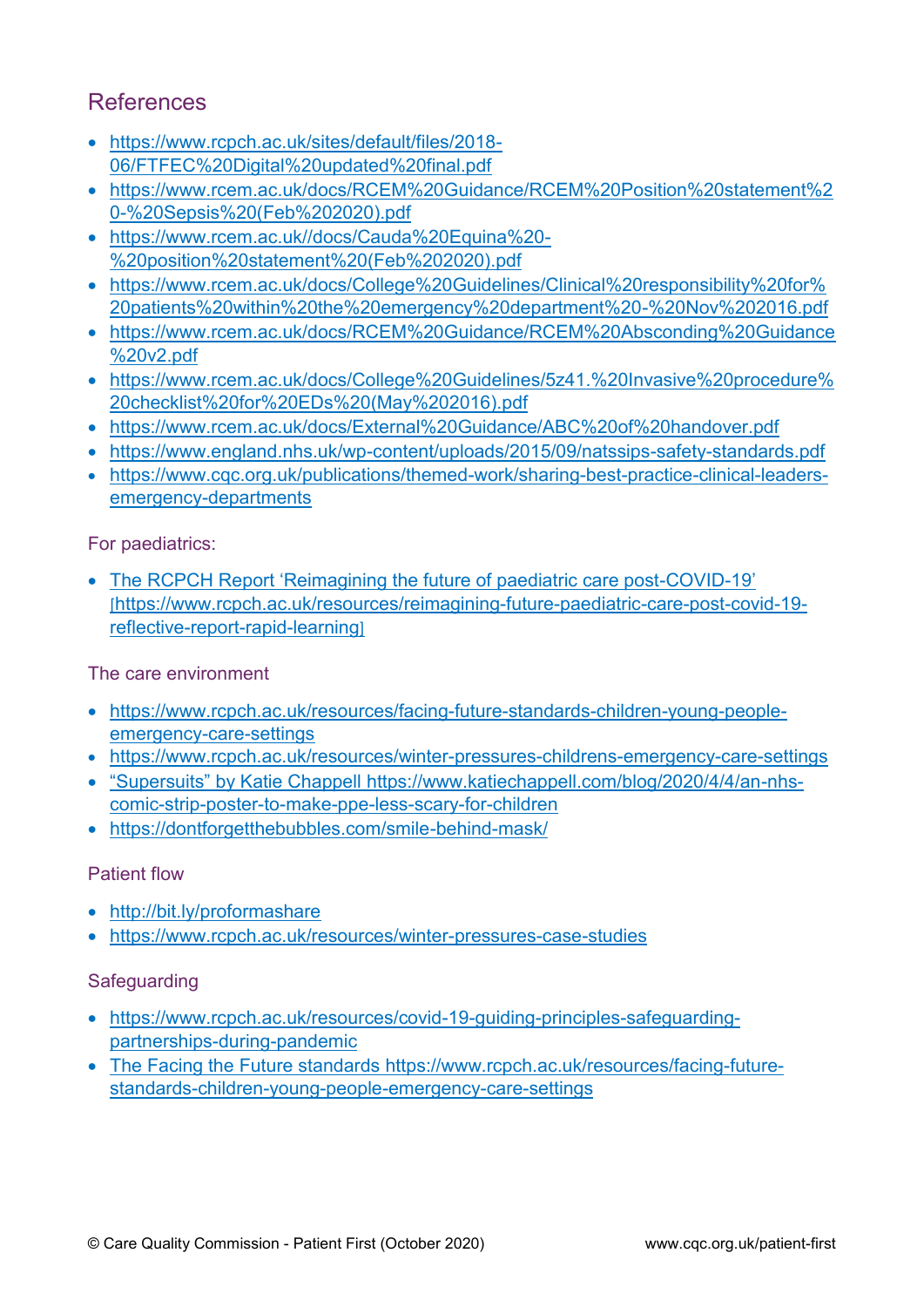Emergency care this winter

- RCPCH &Us is working with young people to reflect on their experiences of COVID-19 and the lockdown.<https://www.rcpch.ac.uk/resources/covid-19-us-views-rcpch-us>
- RCPCH wellbeing hub [https://www.rcpch.ac.uk/key-topics/your-wellbeing-during](https://www.rcpch.ac.uk/key-topics/your-wellbeing-during-covid-19-pandemic)[covid-19-pandemic](https://www.rcpch.ac.uk/key-topics/your-wellbeing-during-covid-19-pandemic) - a collection of useful wellbeing resources
- QI Central the RCPCH QI sharing quality improvement sharing hub provides details of some COVID-19 initiatives, for example: [https://www.qicentral.org.uk/news/covid19-qi](https://www.qicentral.org.uk/news/covid19-qi-frontline-30th-april-2020)[frontline-30th-april-2020](https://www.qicentral.org.uk/news/covid19-qi-frontline-30th-april-2020)

### Safety alerts

- <https://www.rcem.ac.uk/docs/Safety/Buddy%20System%20v9.pdf>
- <https://www.rcem.ac.uk/docs/Research/Missed%20aortic%20dissection.pdf>